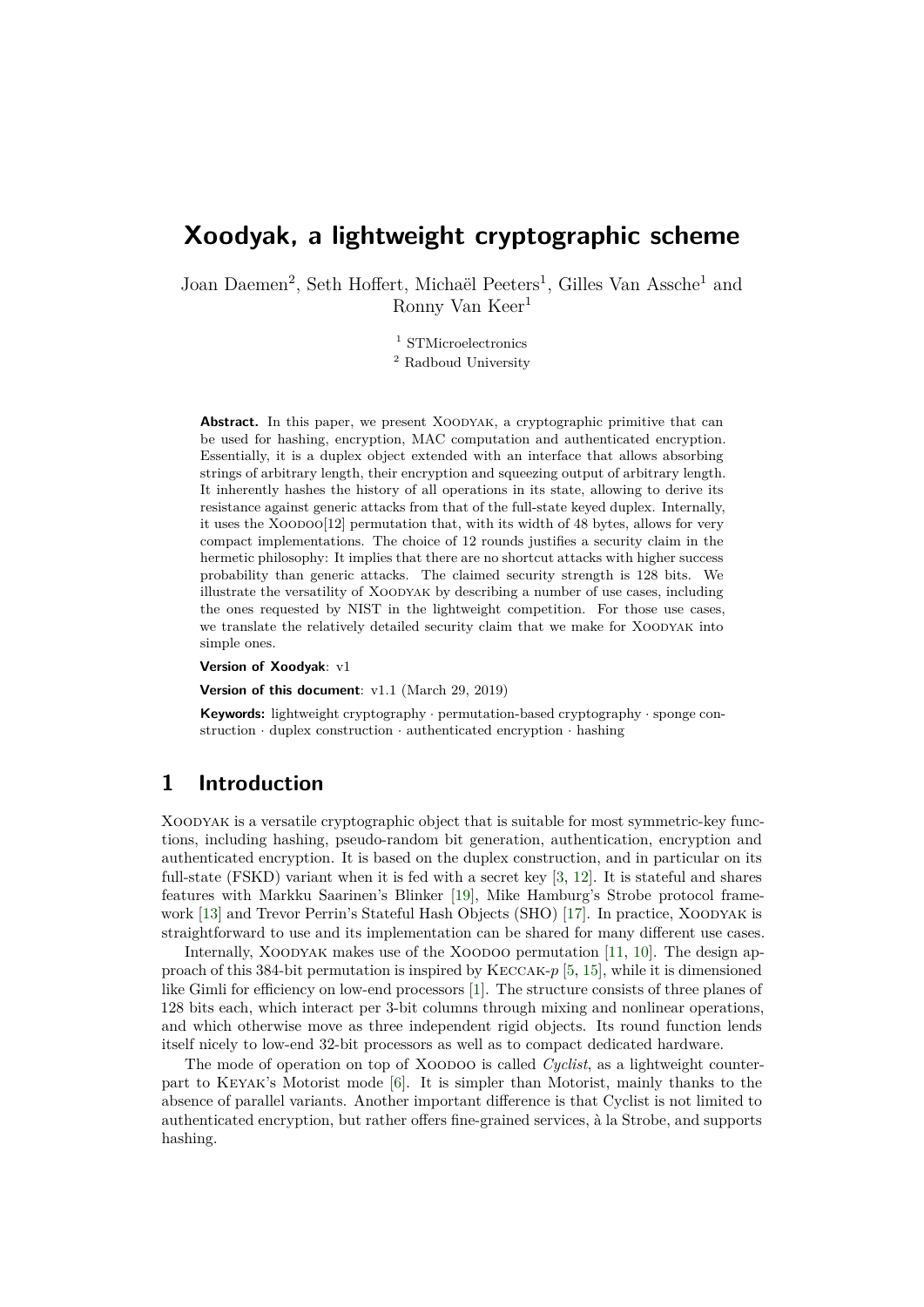Xoodyak contains several built-in mechanisms that help protect against side-channel attacks.

- Following an idea by Taha and Schaumont [[23\]](#page-23-1), Cyclist can absorb the session counter that serves as nonce in chunks of a few bits. This counters differential power analysis (DPA) by limiting the degrees of freedom of an attacker when exploiting a selection function, see Section [3.2.2.](#page-12-0)
- Another mechanism consists in replacing the incrementation of a counter with a key derivation mechanism: After using a secret key, a derived key is produced and saved for the next invocation of Xoodyak. The key then becomes a moving target for the attacker, see Section [3.2.6.](#page-14-0)
- *•* Then, to mitigate the impact of recovering the internal state, e.g., after a side channel attack, the Cyclist mode offers a ratchet mechanism, similar to the "forget" call in [[3\]](#page-22-0). This mechanism offers forward secrecy and prevents the attacker from recovering the secret key prior to the application of the ratchet, see Section [3.2.5.](#page-14-1)
- Finally, the XOODOO round function lends itself to efficient masking countermeasures against differential power analysis and similar attacks.

### **1.1 Notation**

The set of all bit strings is denoted  $\mathbb{Z}_2^*$  and  $\epsilon$  is the empty string. XOODYAK works with bytes and in the sequel we assume that all strings have a length that is multiple of 8 bits. The length in bytes of a string  $X$  is denoted  $|X|$ , which is equal to its bit length divided by 8.

We denote a sequence of *m* strings  $X^{(0)}$  to  $X^{(m-1)}$  as  $X^{(m-1)} \circ \cdots \circ X^{(1)} \circ X^{(0)}$ . The set of all sequences of strings is denoted  $(\mathbb{Z}_2^*)^*$  and  $\emptyset$  is the sequence containing no strings at all.

We denote with enc<sub>8</sub>(*x*) a byte whose value is the integer  $x \in \mathbb{Z}_{256}$ .

## **1.2 Usage overview**

Xoodyak is a stateful object. It offers two modes: the hash and the keyed modes, one of which is selected upon initialization.

#### **1.2.1 Hash mode**

In hash mode, it can absorb input strings and squeeze digests at will.  $\triangle BSORB(X)$  absorbs an input string *X*, while  $\text{SQUEEZE}(\ell)$  produces an  $\ell$ -byte output depending on the data absorbed so far. The simplest case goes as follows:

 $CYCLIST(\epsilon, \epsilon)$  {initialization in hash mode} ABSORB $(x)$  {absorb string  $x$ }  $h \leftarrow$  SQUEEZE(*n*) {get *n* bytes of output}

Here, *h* gets a *n*-byte digest of *x*, where *n* can be chosen by the user. XOODYAK offers 128bit security against any attack, unless easier on a random oracle. To get 128-bit collision resistance, we need to set  $n \geq 32$  bytes (256 bits), while for a matching level of (second) preimage resistance, it is required to have  $n \ge 16$  bytes (128 bits). This is similar to the SHAKE128 extendable output function (XOF) [\[15](#page-22-7)].

More complicated cases are possible, for instance: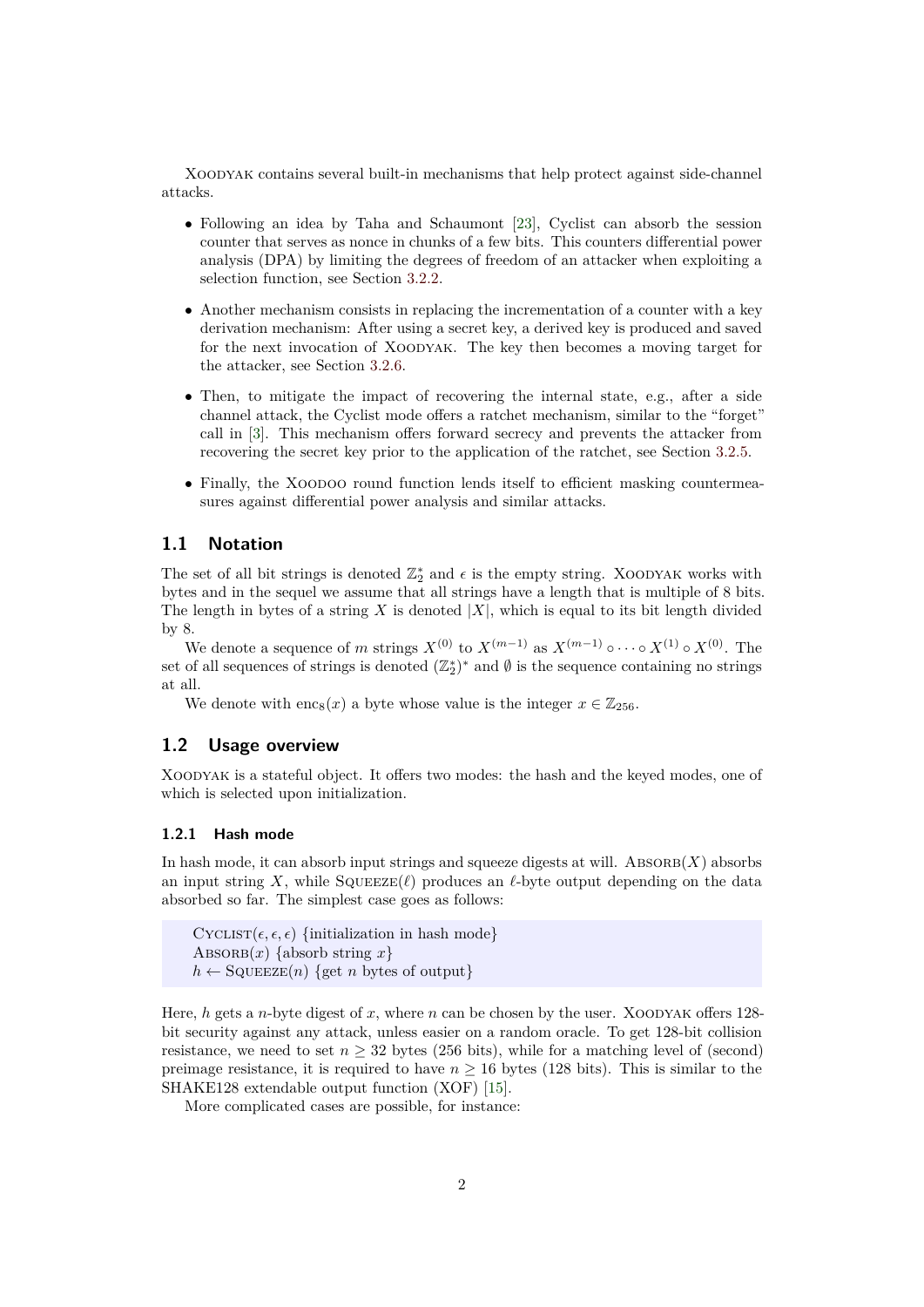```
CYCLIST(\epsilon, \epsilon, \epsilon)\text{ABSORB}(x)\text{ABSORB}(y)h_1 \leftarrow \text{SQUEEZE}(n_1)\text{ABSORB}(z)h_2 \leftarrow \text{SQUEEZE}(n_2)
```
Here,  $h_1$  is a digest over the two-string sequence  $y \circ x$  and  $h_2$  is a digest over  $z \circ y \circ x$ . The digest is over the sequence of strings and not just their concatenation. In this aspect, we here have a function that is similar to and has the same security level as TupleHash128 [[16](#page-22-9)].

#### **1.2.2 Keyed mode**

In keyed mode, Xoodyak can do stream encryption, message authentication code (MAC) computation and authenticated encryption.

As a first example, the following sequence produces a tag (a.k.a. MAC) on a message *M*:

CYCLIST( $K, \epsilon, \epsilon$ ) {initialization in keyed mode with key  $K$ }  $\text{ABSORB}(M)$  {absorb message  $M$ }  $T \leftarrow$  SQUEEZE(*t*) {get tag *T*}

The last line produces a *t*-byte tag, where *t* can be specified by the application. A typical tag length would be  $t = 16$  bytes (128 bits).

Then, encryption is done in a stream cipher-like way, hence it requires a nonce. The obvious way to do encryption would be do call Squeeze() and use the output as a keystream. ENCRYPT(P) works similarly, but it also absorbs P block per block as it is being encrypted. This offers an advantage in case of nonce misuse, as the leakage is limited to one block when the two plaintexts start to differ. Hence, to encrypt plaintext *P* under a given nonce, we can run the following sequence:

 $C$ YCLIST $(K, \epsilon, \epsilon)$ ABSORB(nonce)  $C \leftarrow$  ENCRYPT $(P)$  {get ciphertext  $C$ }

And to decrypt, we simply replace the last line with:

 $P \leftarrow$  DECRYPT(*C*) {get plaintext *P*}

Finally, authenticated encryption can be achieved by combining the previous sequences. For instance, to encrypt plaintext *P* under a given nonce and associated data *A*, we proceed as follows:

 $CycLIST(K, \epsilon, \epsilon)$ ABSORB(nonce) ABSORB $(A)$  {absorb associated data  $A$ }  $C \leftarrow$  ENCRYPT $(P)$  $T \leftarrow$  SQUEEZE(*t*) {get tag *T*}

We attach a fairly precise, yet involved, security claim to XOODYAK in keyed mode. In addition, we provide clear corollaries with the resulting security strength for specific use cases. Here are two examples, which both assume a single secret key made of  $\kappa = 128$ uniformly and independently distributed bits.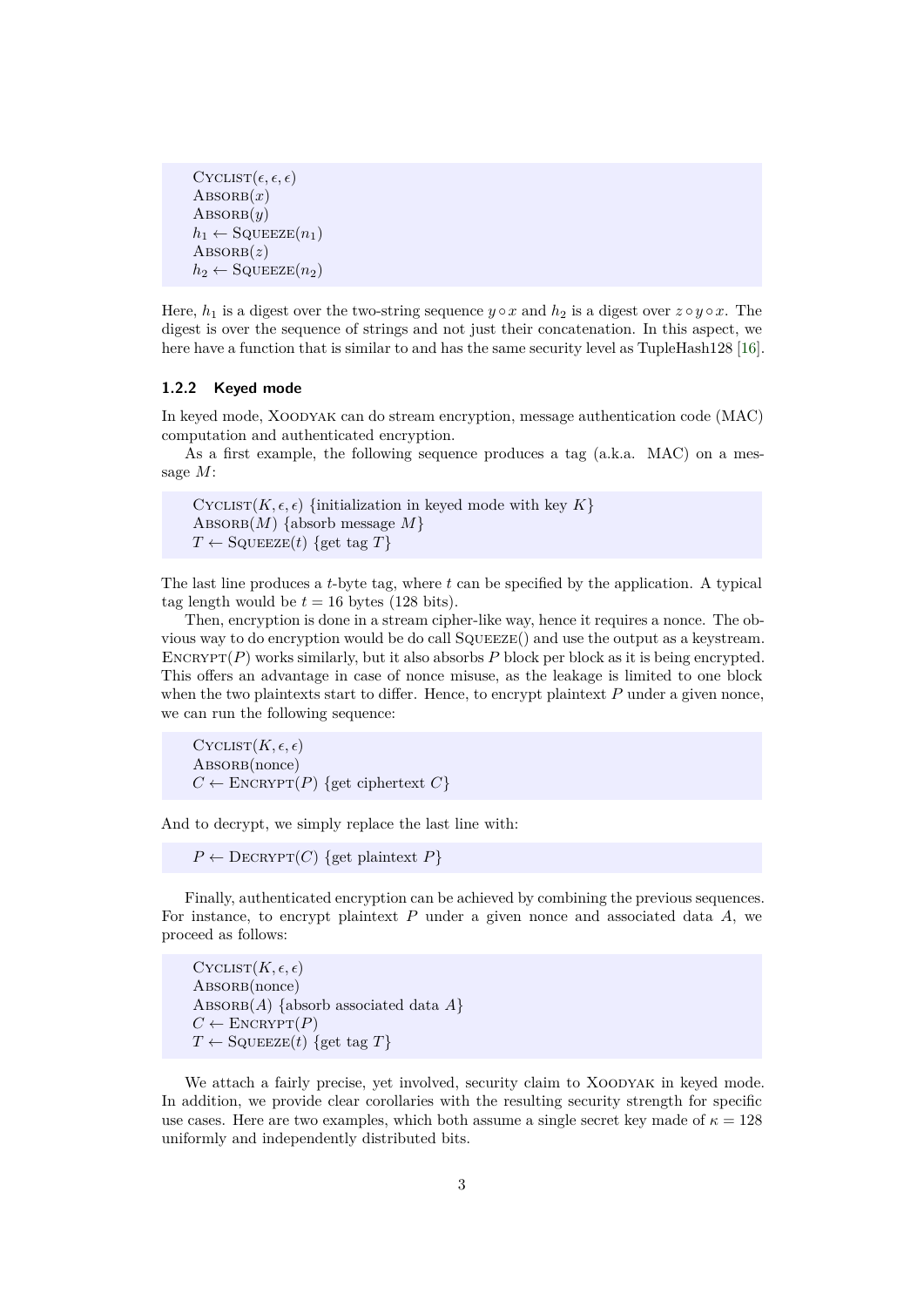- First, let us take the MAC computation at the beginning of this section. It does not enforce the use of a nonce, hence an adversary gets more power in exploiting adaptive queries. Yet, this authentication scheme can resist against an adversary with up to  $2^{128}$  computational complexity and up to  $2^{64}$  data complexity (measured in blocks).
- Then, we discuss the last example of this section, namely the authenticated encryption scheme. We assume an application that correctly implements nonces and that does not release unverified decrypted ciphertexts. The use of nonces makes Xoodyak resist against even stronger adversaries. Our claim implies that this nonce-based authenticated encryption scheme can resist against an adversary with up to  $2^{128}$  computational complexity and up to  $2^{160}$  data complexity. Furthermore, the key size  $\kappa$  can be increased up to about 180 bits and the computational complexity limit follows  $2^{\kappa}$ , still with a data complexity of  $2^{160}$ .

#### **1.3 Advantages and limitations**

The advantages of XOODYAK are the following.

- It is compact: It only requires a 48-byte state and some input and output pointers. The underlying duplex construction allows for bytes that arrive to be immediately integrated into the state without the need of a message queue.
- It foresees protections against side-channel attacks.
	- **–** It offers leakage resilience. During a session, the secret key is a moving target, as there is no fixed key. In between sessions, it foresees a mechanism to roll keys.
	- **–** If the same key must be used many times, one can easily add protection against implementation attacks. The degree-2 round function of XOODOO makes masking and threshold schemes relatively cheap.
- Its specifications are short and simple, while supporting all symmetric crypto operations with a security strength of 128 bits.
- Its mode offers great flexibility and can be adapted to the specific needs of an application. For instance, it supports sessions and intermediate tags in authenticated encryption in a transparent way. Intermediate tags allow reducing the buffer at the receiving end to store the plaintext before checking the tag.
- *•* It considers the security against multi-target attacks in the design.
- It relies on a strong and efficient permutation.
	- **–** Xoodoo is based on the same principles as Keccak-*p* and hence its propagation properties are well understood.
	- **–** Xoodoo has an exceptionally good security strength build-up per operation count. This is visible in the diffusion properties and trail bounds.
- In case of misuse (i.e., nonce misuse or release of unverified decrypted ciphertexts), the key cannot be retrieved by cryptanalysis. Authentication does not rely on a nonce.

It has the following limitations:

- *•* It is inherently serial at construction level.
- It does stream encryption so accidental nonce re-use may result in a leakage of up to 24 bytes of plaintext.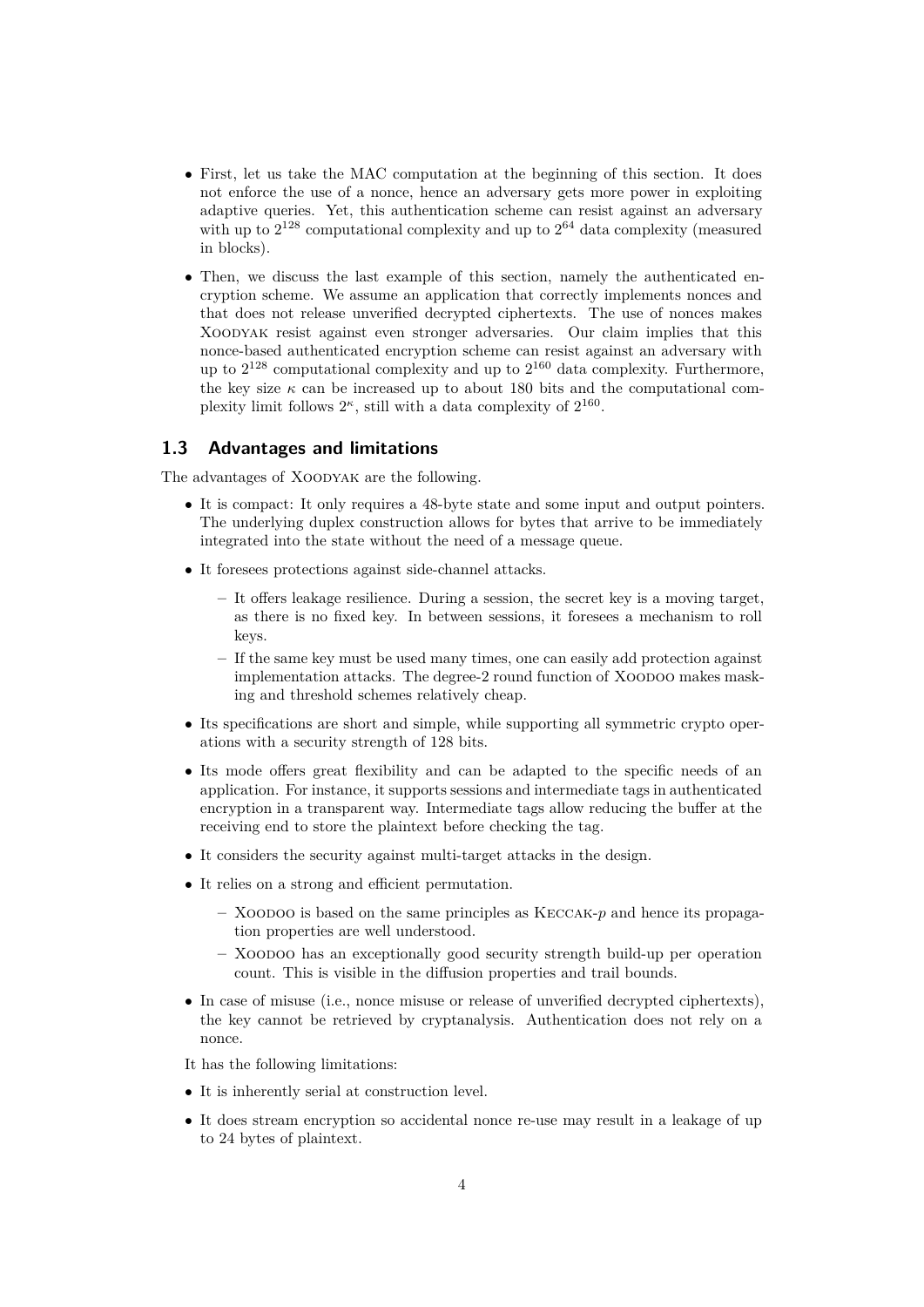## **2 Specifications**

XOODYAK is an instance of the Cyclist mode of operation on top of the XOODOO permutation. We start with the definition of the permutation in Section [2.1.](#page-4-0) Then in Section [2.2](#page-7-0) we present the mode of operation. And finally, in Section [2.3,](#page-9-0) we define Xoodyak and its associated security claim.

#### <span id="page-4-0"></span>**2.1 The Xoodoo permutation**

XOODOO is a family of permutations parameterized by its number of rounds  $n_r$  and denoted Xoopoo $[n_r]$ .

Xoodoo has a classical iterated structure: It iteratively applies a round function to a state. The state consists of 3 equally sized horizontal *planes*, each one consisting of 4 parallel 32-bit *lanes*. Similarly, the state can be seen as a set of 128 *columns* of 3 bits, arranged in a  $4 \times 32$  array. The planes are indexed by *y*, with plane  $y = 0$  at the bottom and plane  $y = 2$  at the top. Within a lane, we index bits with z. The lanes within a plane are indexed by *x*, so the position of a lane in the state is determined by the two coordinates  $(x, y)$ . The bits of the state are indexed by  $(x, y, z)$  and the columns by  $(x, z)$ . *Sheets* are the arrays of three lanes on top of each other and they are indexed by *x*. The Xoodoo state is illustrated in Figure [1.](#page-5-0)

The permutation consists of the iteration of a round function  $R_i$  that has 5 steps: a mixing layer  $\theta$ , a plane shifting  $\rho_{\text{west}}$ , the addition of round constants *ι*, a non-linear layer *χ* and another plane shifting  $ρ_{\text{east}}$ .

We specify XOODOO in Algorithm [1](#page-5-1), completely in terms of operations on planes and use thereby the notational conventions we specify in Table [1.](#page-5-2) We illustrate the step mappings in a series of figures: the  $\chi$  operation in Figure [2](#page-6-0), the  $\theta$  operation in Figure [3,](#page-6-1) the  $\rho_{\text{east}}$  and  $\rho_{\text{west}}$  operations in Figure [4](#page-6-2).

The round constants  $C_i$  are planes with a single non-zero lane at  $x = 0$ , denoted as  $c_i$ . We specify the value of this lane for indices *−*11 to 0 in Table [2](#page-5-3) and refer to Appendix [A](#page-23-2) for the specification of the round constants for any index.

Finally, in many applications the state must be specified as a 384-bit string *s* with the bits indexed by *i*. The mapping from the three-dimensional indexing  $(x, y, z)$  and *i* is given by  $i = z + 32(x + 4y)$ .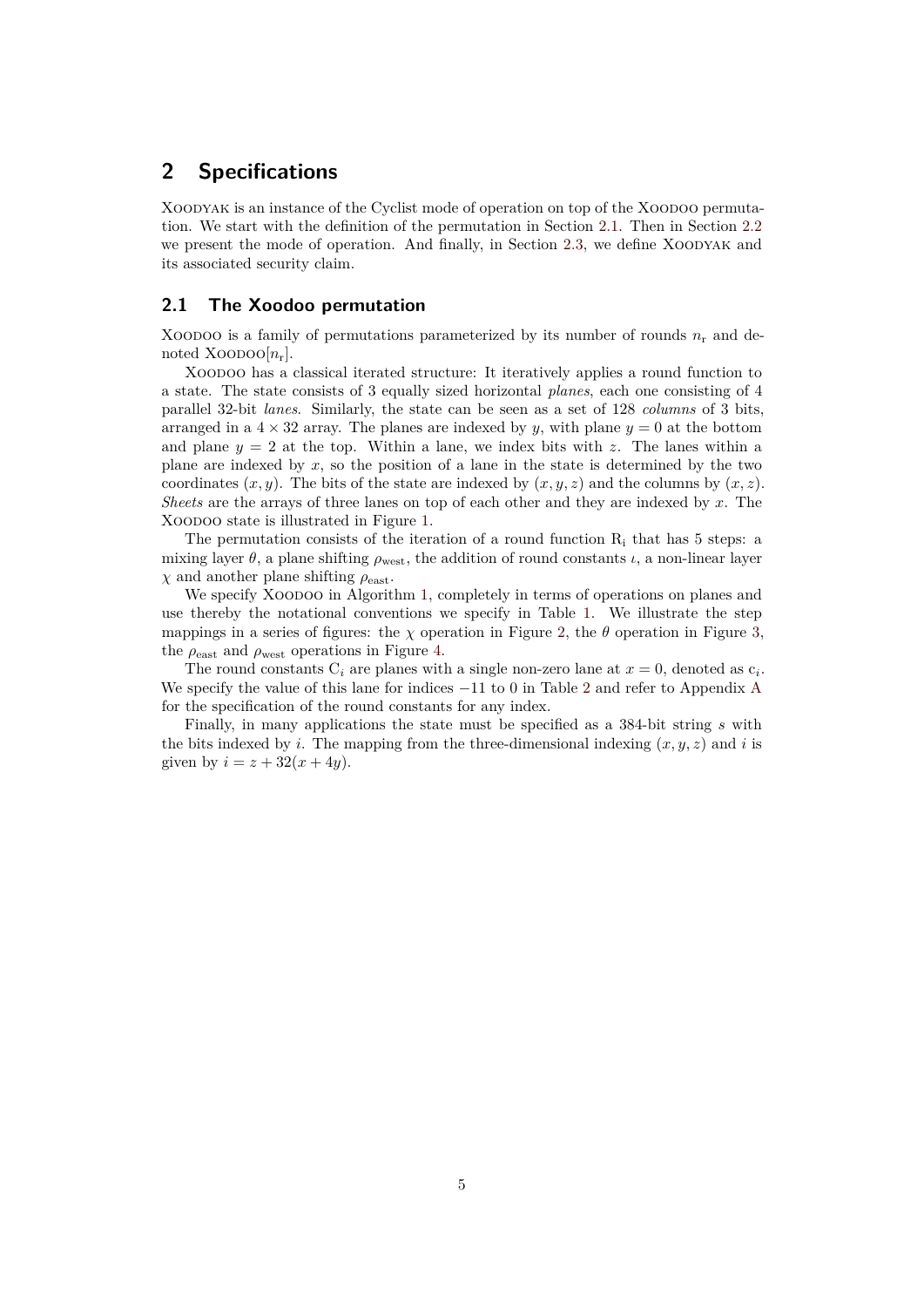<span id="page-5-0"></span>

Figure 1: Toy version of the XOODOO state, with lanes reduced to 8 bits, and different parts of the state highlighted.

Table 1: Notational conventions

<span id="page-5-2"></span>

| $A_{\mathfrak{u}}$ | Plane $y$ of state $A$                                                    |
|--------------------|---------------------------------------------------------------------------|
| $A_y \lll (t, v)$  | Cyclic shift of $A_u$ moving bit in $(x, z)$ to position $(x + t, z + v)$ |
| $A_u$              | Bitwise complement of plane $A_u$                                         |
| $A_u + A_{u'}$     | Bitwise sum (XOR) of planes $A_y$ and $A_{y'}$                            |
| $A_y \cdot A_{y'}$ | Bitwise product (AND) of planes $A_u$ and $A_{u'}$                        |

### <span id="page-5-1"></span>**Algorithm 1** Definition of XOODOO $[n_r]$  with  $n_r$  the number of rounds

**Parameters:** Number of rounds *n*<sup>r</sup> **for** Round index *i* from  $1 - n_r$  to 0 **do** 

 $A = R_i(A)$ 

Here  $R_i$  is specified by the following sequence of steps:

$$
\theta : \n P \leftarrow A_0 + A_1 + A_2\n E \leftarrow P \lll (1, 5) + P \lll (1, 14)\n A_y \leftarrow A_y + E \text{ for } y \in \{0, 1, 2\}\n \rho_{\text{west}} : \n A_1 \leftarrow A_1 \lll (1, 0)\n A_2 \leftarrow A_2 \lll (0, 11)\n \iota : \n A_0 \leftarrow A_0 + C_i\n \chi : \n B_0 \leftarrow \overline{A_1} \cdot A_2\n B_1 \leftarrow \overline{A_2} \cdot A_0\n B_2 \leftarrow \overline{A_0} \cdot A_1\n A_y \leftarrow A_y + B_y \text{ for } y \in \{0, 1, 2\}\n \rho_{\text{east}} : \n A_1 \leftarrow A_1 \lll (0, 1)\n A_2 \leftarrow A_2 \lll (2, 8)
$$

<span id="page-5-3"></span>Table 2: The round constants  $c_i$  with  $-11 \leq i \leq 0$ , in hexadecimal notation (the least significant bit is at  $z = 0$ ).

|       | $C_{\mathcal{F}}$ |                                                     |  | $\mathbf{C}$     |
|-------|-------------------|-----------------------------------------------------|--|------------------|
| $-11$ | 0x00000058        | $-8$ 0x000000D0 $-5$ 0x00000060                     |  | $ -2$ 0x000000F0 |
|       | $-10$ 0x00000038  | $-7$ 0x00000120   $-4$ 0x0000002C   $-1$ 0x000001A0 |  |                  |
|       |                   | $-9$ 0x000003C0   $-6$ 0x00000014   $-3$ 0x00000380 |  | 0 0 x00000012    |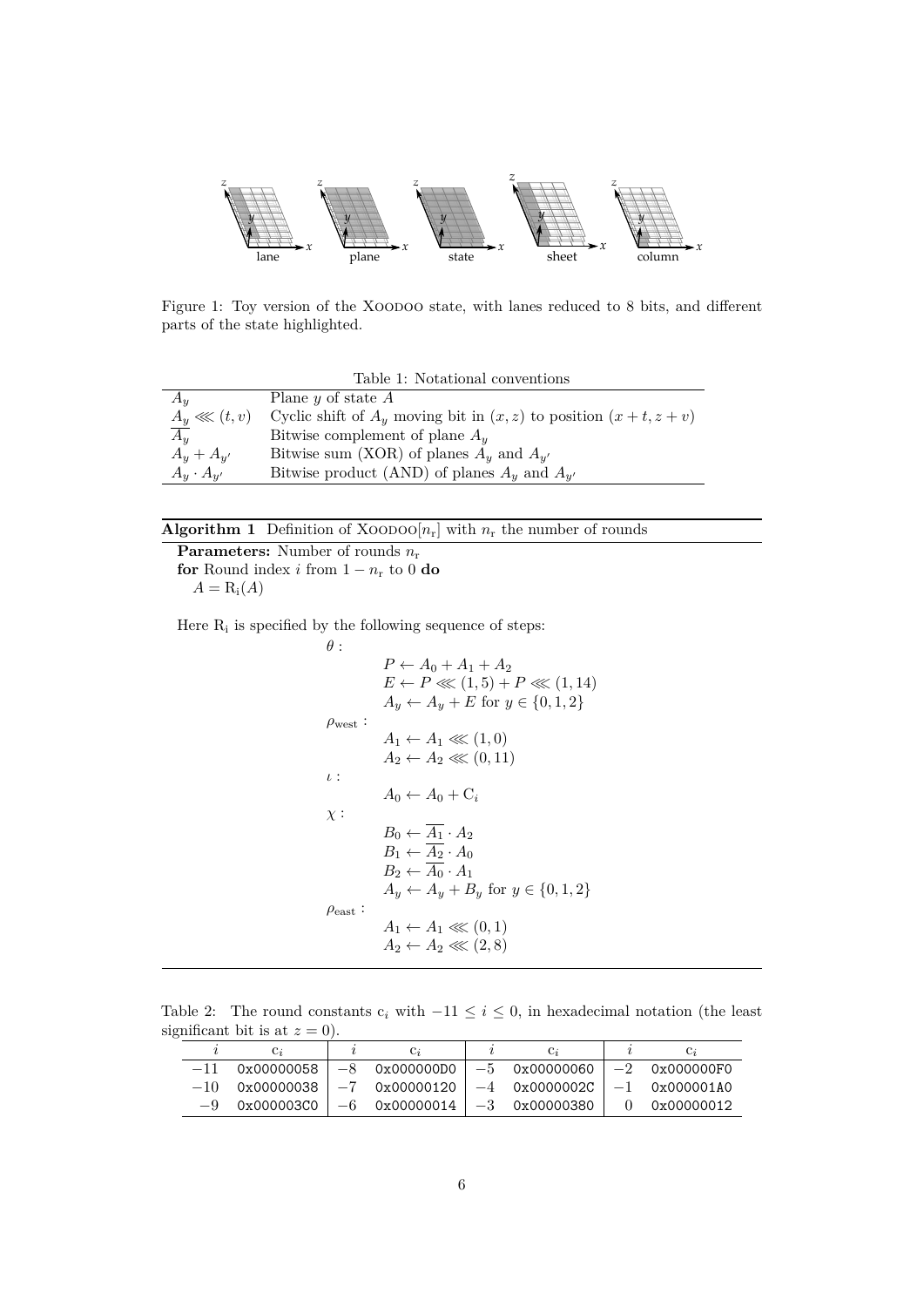<span id="page-6-0"></span>

Figure 2: Effect of  $\chi$  on one plane.

<span id="page-6-1"></span>

Figure 3: Effect of  $\theta$  on a single-bit state.

<span id="page-6-2"></span>

Figure 4: Illustration of *ρ*east (left) and *ρ*west (right).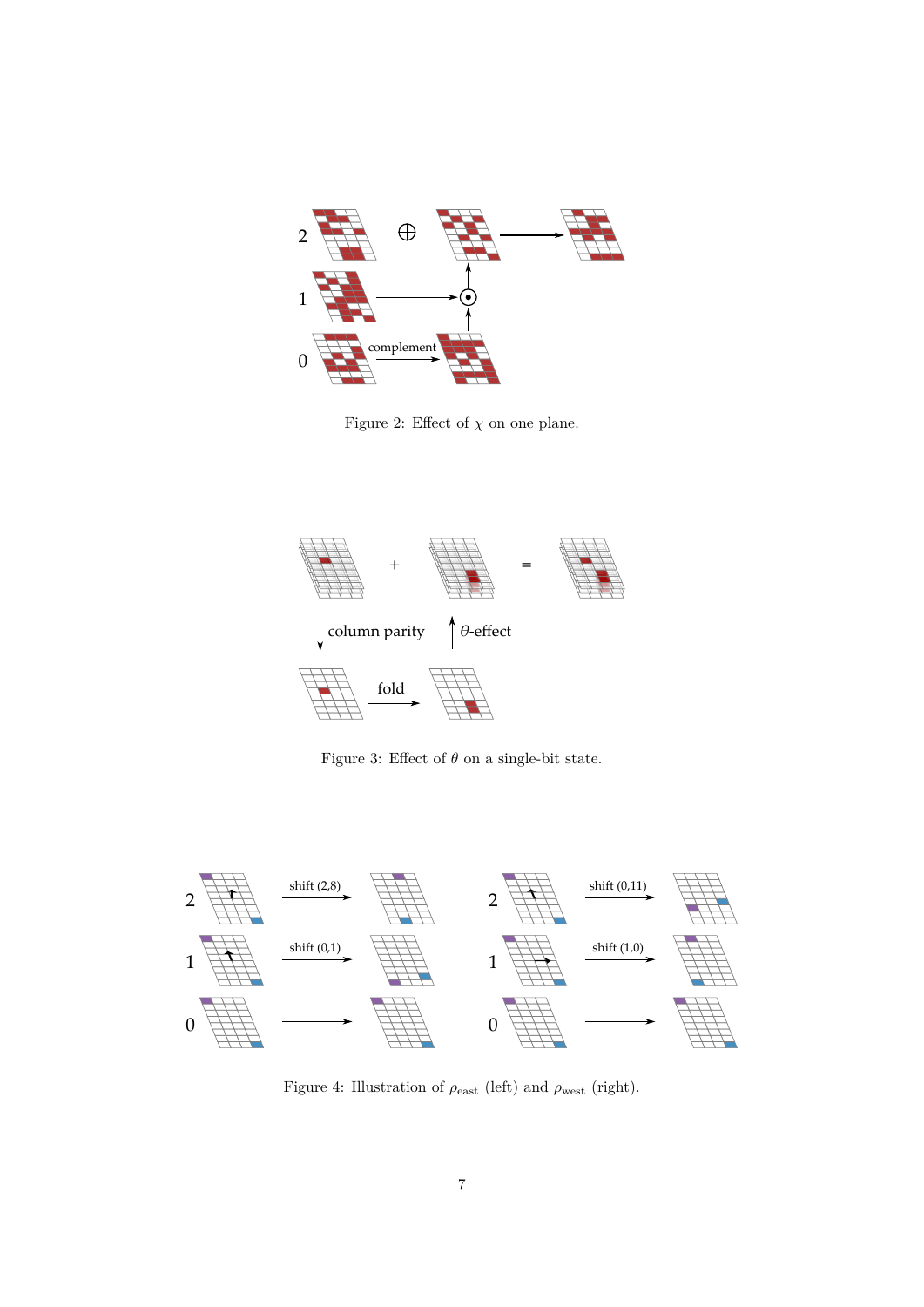#### <span id="page-7-0"></span>**2.2 The Cyclist mode of operation**

The Cyclist mode of operation relies on a cryptographic permutation and yields a stateful object to which the user can make calls. It is parameterized by the permutation  $f$ , by the block sizes  $R_{\text{hash}}$ ,  $R_{\text{kin}}$  and  $R_{\text{kout}}$ , and by the ratchet size  $\ell_{\text{ratchet}}$ , all in bytes. *R*hash, *R*kin and *R*kout specify the block sizes of the hash and of the input and output in keyed modes, respectively. As Cyclist uses up to 2 bytes for frame bits, we require that  $\max(R_{\text{hash}}, R_{\text{kin}}, R_{\text{kout}}) + 2 \leq b'$ , where *b'* is the permutation width in bytes.

Upon initialization with  $CYCLIST(K, id, counter)$ , the Cyclist object starts either in *hash mode* if  $K = \epsilon$  or in *keyed mode* otherwise. In the latter case, the object takes the secret key *K* together with its (optional) identifier id, then absorbs a counter in a trickled way if counter  $\neq \epsilon$ . In the former case, it ignores the initialization parameters. Note that, unlike Strobe, there is no way to switch from hash to keyed mode, although we might extend Cyclist this way in the future.

The available functions depend on the mode the object is started in: The functions  $\triangle$ BSORB() and SQUEEZE() can be called in both hash and keyed modes, whereas the functions  $\text{Enccur}(\mathbf{r})$ ,  $\text{DecryPT}(\mathbf{r})$ ,  $\text{SqueezeKey}(\mathbf{r})$  and  $\text{R}(\mathbf{r})$  are restricted to the keyed mode. The purpose of each function is as follows:

- ABSORB $(X)$  absorbs an input string  $X$ ;
- $C \leftarrow \text{ENCRYPT}(P)$  enciphers *P* into *C* and absorbs *P*;
- $P \leftarrow$  DECRYPT $(C)$  deciphers  $C$  into  $P$  and absorbs  $P$ ;
- $Y \leftarrow$  SQUEEZE( $\ell$ ) produces an  $\ell$ -byte output that depends on the data absorbed so far;
- $Y \leftarrow$  SQUEEZEKEY( $\ell$ ) works like  $Y \leftarrow$  SQUEEZE( $\ell$ ) but in a different domain, for the purpose of generating a derived key;
- RATCHET() transforms the state in an irreversible way to ensure forward secrecy.

The state of a Cyclist object will depend on the sequence of calls to it and on its inputs. More precisely, the intention is that any output depends on the sequence of all input strings and of all input calls (i.e.,  $\text{ABSORB}()$ ,  $\text{ENCRYPT}()$  and  $\text{DECRYPT}()$ ) so far, and that any two subsequent output calls (i.e.,  $S$ QUEEZE $(\cdot)$ ) and  $S$ QUEEZEKEY()) generate strings from different domains. It does not only depend on the concatenation of input strings, but also on their boundaries without ambiguity. For instance, a call to  $\text{ABSORB}(X)$ means the output will depend on  $X \circ$  ABSORB, while a call to ENCRYPT(*P*) will make the output depend also on *P ◦* Crypt. However, some dependency comes as a side-effect of other design criteria, like minimizing the memory footprint. As a result, the state also depends on the number of blocks in the previous calls to  $SQUEEZE($ ) and the previously processed plaintext blocks in ENCRYPT() or DECRYPT().

Together, everything that influences the output of a Cyclist object, as returned by  $SQUEEZE()$ ,  $SQUEEZEKEY()$  or as keystream produced by  $ENCRYPT()$ , is captured by the *process history*, see Definition [1](#page-7-1) below. When in keyed mode, the output also depends on the secret key absorbed upon initialization, although the key is not part of the process history itself. This ensures the security claim can be properly expressed in an indistinguishability setting where the adversary has full control on the process history but not on the secret key, see Claim [2.](#page-10-0)

<span id="page-7-1"></span>**Definition 1.** The *process history* (or *history* for short) is a sequence of strings and symbols in  $(\mathbb{Z}_2^* \cup \mathcal{S})^*$ , with

 $S = \{ABSORB, ABSORBKEY, CRYPT, SQUEEZE, SQUEEZEKEY, BLOCK, RATOREFT\}.$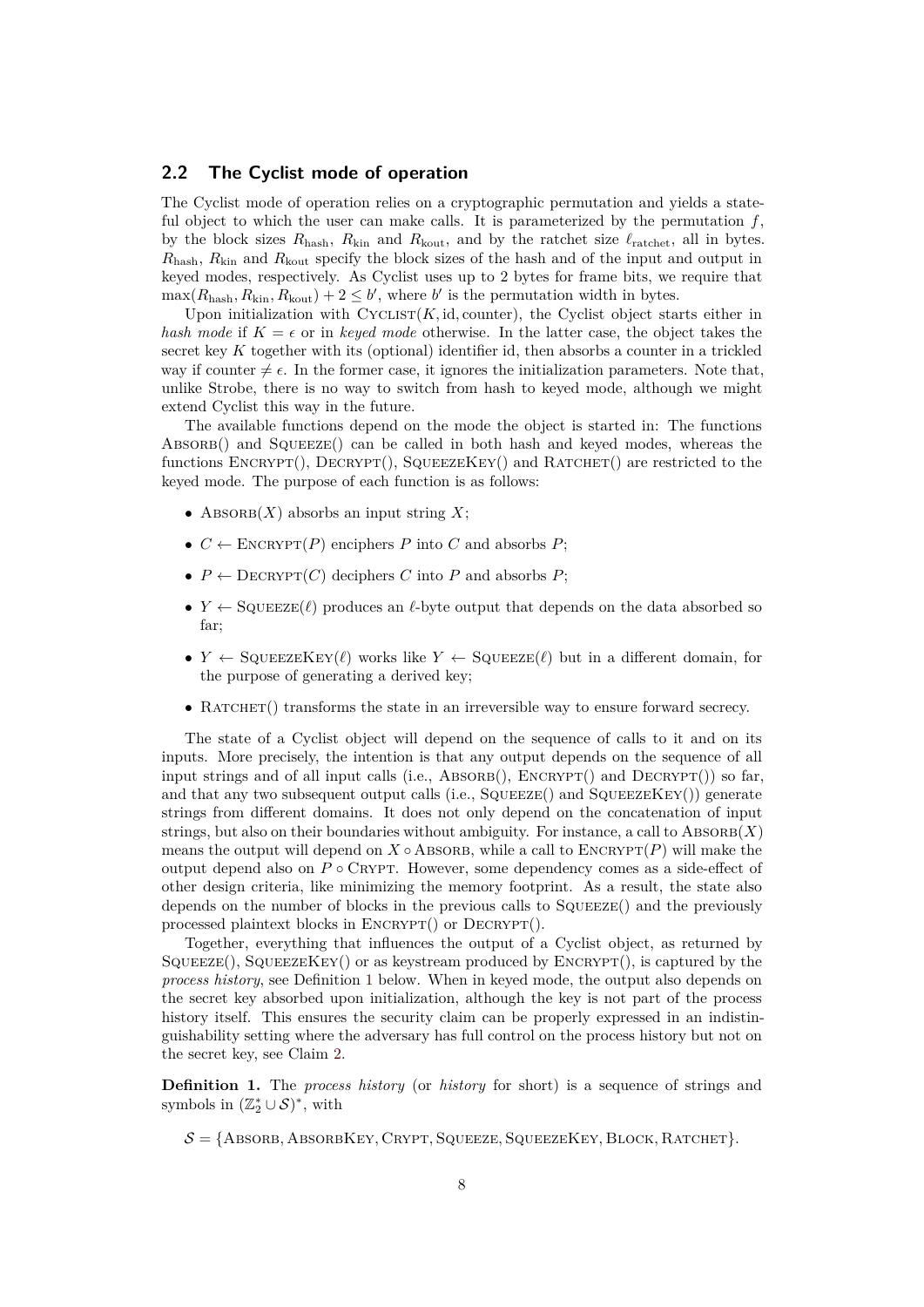<span id="page-8-0"></span>

| Hash mode:                                |                                                                    |
|-------------------------------------------|--------------------------------------------------------------------|
| $\text{ABSORB}(X)$                        | $X \circ$ ABSORB                                                   |
| $SQUEEZE(\ell)$ after another $SQUEEZE()$ | $\mathrm{BLOCK}^{n_{\mathrm{hash}}(\ell)}$ o SQUEEZE               |
| $SQUEEZE(\ell)$ (otherwise)               | $\mathrm{BLOCK}^{n_{\mathrm{hash}}(\ell)}$                         |
| Keyed mode:                               |                                                                    |
| CycLIST(K, id, counter)                   | counter $\circ$ id $\circ$ ABSORBKEY                               |
| $\text{ABSORB}(X)$                        | $X \circ$ Absorb                                                   |
| $C \leftarrow \text{ENCRYPT}(P)$          | $P \circ C RYPT$                                                   |
| $P \leftarrow \text{DECRYPT}(C)$          | $P \circ C RYPT$                                                   |
| $\text{SQUEEZE}(\ell)$                    | $\mathrm{BLOCK}^{n_{\mathrm{kout}}(\ell)}$ o SQUEEZE               |
| SQUEEZEKEY $(\ell)$                       | $\mathrm{BLOCK}^{n_{\mathrm{kout}}(\ell)}$ o $\mathrm{SQUEEZEKEY}$ |
| $R$ ATCHET $()$                           | RATCHET                                                            |

Table 3: Symbols and strings appended to the process history.

At initialization of the Cyclist object, the history is initialized to *∅*. Then, each call to the Cyclist object appends symbols and strings according to Table [3,](#page-8-0) where

$$
n_{\text{hash}}(\ell) = \max\left(0, \left\lceil \frac{\ell}{R_{\text{hash}}} \right\rceil - 1\right) \quad \text{and} \quad n_{\text{kout}}(\ell) = \max\left(0, \left\lceil \frac{\ell}{R_{\text{kout}}} \right\rceil - 1\right).
$$

In addition, the process history is updated with the  $R_{k_{\text{out}}}$ -byte blocks of plaintext as they are processed by  $\text{ENCRYPT}()$  or  $\text{DECRYPT}()$ .

The Cyclist mode of operation is defined in Algorithms [2](#page-8-1) and [3](#page-9-1).

## <span id="page-8-1"></span>**Algorithm 2** Definition of Cyclist[*f, R*hash*, R*kin*, R*kout*, ℓ*ratchet]

```
Instantiation: cyclist \leftarrow CYCLIST[f, R_{\text{hash}}, R_{\text{kin}}, R_{\text{kout}}, \ell_{\text{ratchet}}](K, id, \text{counter})Phase and state: (\text{PHASE}, s) \leftarrow (\text{up}, '00^{b'})\text{Mode and absorb rate: } (\text{MODE}, R_{\text{absorb}}, R_{\text{square}}) \leftarrow (\text{hash}, R_{\text{hash}}, R_{\text{hash}})if K not empty then ABSORBKEY(K, id, counter)
Interface: \text{ABSORB}(X)ABSORBANY(X, R_{\text{absorb}}, 03^{\circ} \text{ (absorb)})Interface: C \leftarrow \text{ENCRYPT}(P), with MODE = keyed
   return \ C \RVPT(P, false)Interface: P \leftarrow \text{DECRYPT}(C), with MODE = keyed
   return \ C \RYPT(C, true)Interface: Y \leftarrow \text{SQUEEZE}(\ell)return SqueezeAny(ℓ, '40' (squeeze))
Interface: Y \leftarrow \text{SQUEEZEKEY}(\ell), with MODE = keyed
   return SQUEEZEANY(\ell, '20' (key))
Interface: RATCHET(), with MODE = keyed
   AbsorbAny(SqueezeAny(ℓratchet, '10' (ratchet)), Rabsorb, '00')
```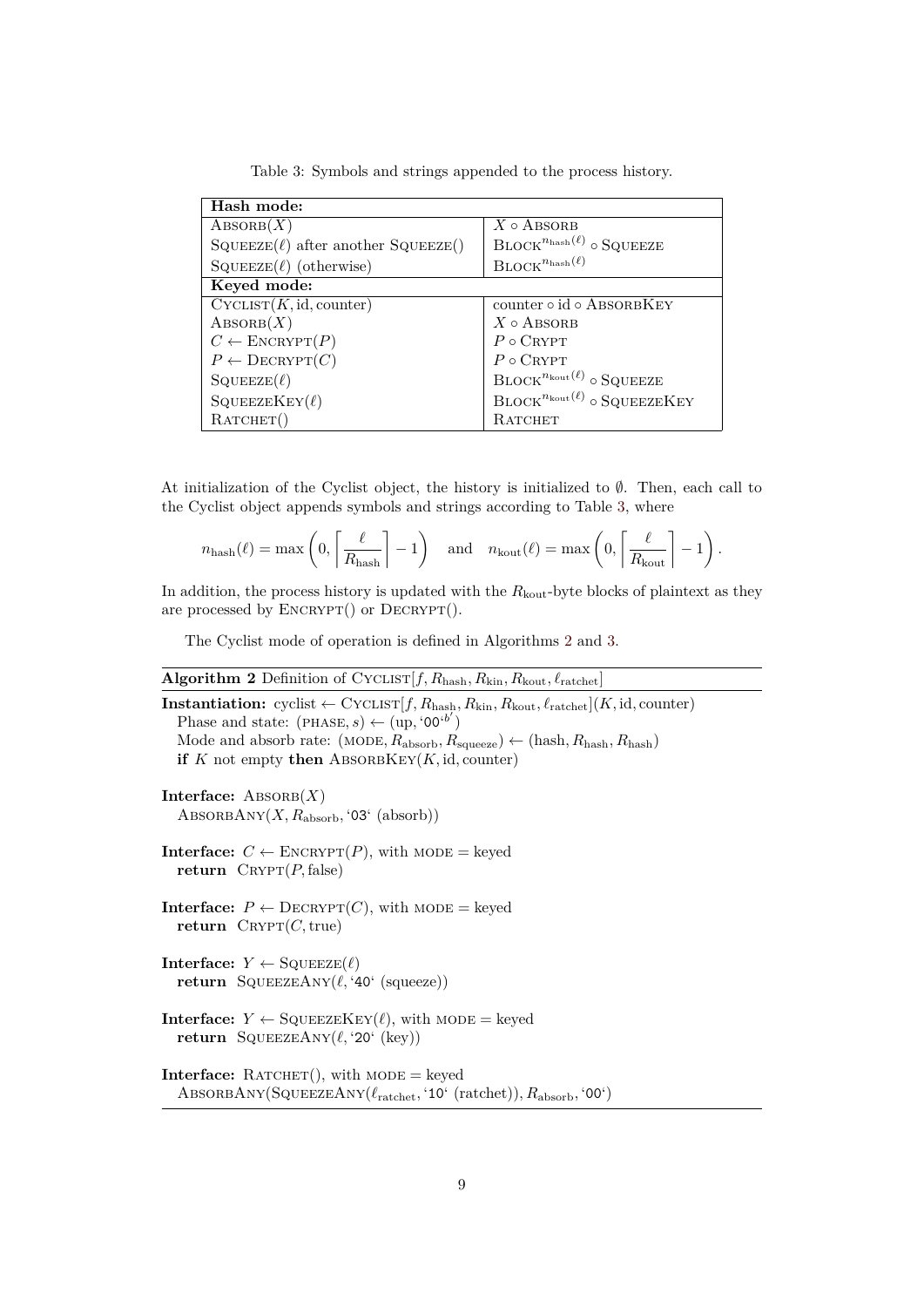<span id="page-9-1"></span>**Algorithm 3** Internal interfaces of CYCLIST $[f, R_{\text{hash}}, R_{\text{kin}}, R_{\text{kout}}, \ell_{\text{ratched}}]$ 

**Internal interface:** ABSORBANY $(X, r, c_D)$ **for all** blocks  $X_i$  in  $\text{SPLIT}(X, r)$  **do if** PHASE  $\neq$  up **then** UP(0, '00')  $Down(X_i, c_D$  if first block else '00') **Internal interface:** ABSORBKEY(*K*, id, counter), with  $|K||$  id $| \leq R_{\text{kin}} - 1$  $(MODE, R_{\text{absorb}}, R_{\text{square}} \leftrightarrow (keyed, R_{\text{kin}}, R_{\text{kout}})$ ABSORBANY $(K || id || enc_8(\text{lid}|), R_{\text{absorb}}, '02' (\text{key}))$ **if** counter not empty **then** AbsorbAny(counter*,* 1*,* '00') **Internal interface:**  $O \leftarrow \text{CRYPT}(I, \text{DECRYPT})$ **for all** blocks  $I_i$  in  $\text{SPLIT}(I, R_{\text{kout}})$  **do**  $O_i \leftarrow I_i \oplus \text{Up}(|I_i|, 80^{\circ} \text{ (crypt) if first block else '00') }$  $P_i \leftarrow O_i$  **if** decrypt **else**  $I_i$  $Down(P_i, '00')$ **return**  $||_i O_i$ **Internal interface:**  $Y \leftarrow \text{SQUEEZEANY}(\ell, c_U)$  $Y \leftarrow \text{Up}(\min(\ell, R_{\text{square}}), c_U)$ **while**  $|Y| < \ell$  **do** Down(*ϵ,* '00')  $Y \leftarrow Y \parallel \text{Up}(\min(\ell - |Y|, R_{\text{source}}), '00')$ **return** *Y* **Internal interface:**  $\text{Down}(X_i, c_D)$  $(\text{PHASE}, s) \leftarrow (\text{down}, s \oplus (X_i \mid \mid \text{`01'} \mid \mid \text{`00'}^* \mid \mid c_D \& \text{`01'} \text{ if } \text{MoDE} = \text{hash} \text{ else } c_D))$  $\textbf{Internal interface: } Y_i \leftarrow \text{Up}(|Y_i|, c_U)$  $(\text{PHASE}, s) \leftarrow (\text{up}, f(s \text{ if } \text{MoDE} = \text{hash} \text{ else } s \oplus (\text{`00'}^* \mid \mid c_U)))$  ${\bf r}$ eturn  $\,\, s[0]\parallel s[1]\parallel \, \ldots \, \parallel s[|Y_i|-1]$  $\textbf{Internal interface: } [X_i] \leftarrow \text{SPLIT}(X, n)$ **if** *X* is empty **then return** array with a single empty string  $\lbrack \epsilon \rbrack$ 

**return** array  $[X_i]$ , with  $X = ||i| X_i$  and  $|X_i| = n$  except possibly the last block.

### <span id="page-9-0"></span>**2.3 Xoodyak and its claimed security**

We instantiate XOODYAK in Definition [2](#page-9-2) and attach to it security Claims [1](#page-9-3) and [2.](#page-10-0)

<span id="page-9-2"></span>**Definition 2.** XOODYAK is CYCLIST $[f, R_{\text{hash}}, R_{\text{kin}}, R_{\text{kout}}, \ell_{\text{ratched}}]$  with

- $f = X00000[12]$  of width 48 bytes (or  $b = 384$  bits)
- $R_{\text{hash}} = 16$  bytes
- $R_{\text{kin}} = 44$  bytes
- $R_{\text{kout}} = 24 \text{ bytes}$
- $\ell_{\text{rather}} = 16 \text{ bytes}$

<span id="page-9-3"></span>**Claim 1.** *The success probability of any attack on* Xoodyak *in hash mode shall not be higher than the sum of that for a random oracle and*  $N^2/2^{255}$ *, with*  $N$  *the attack complexity*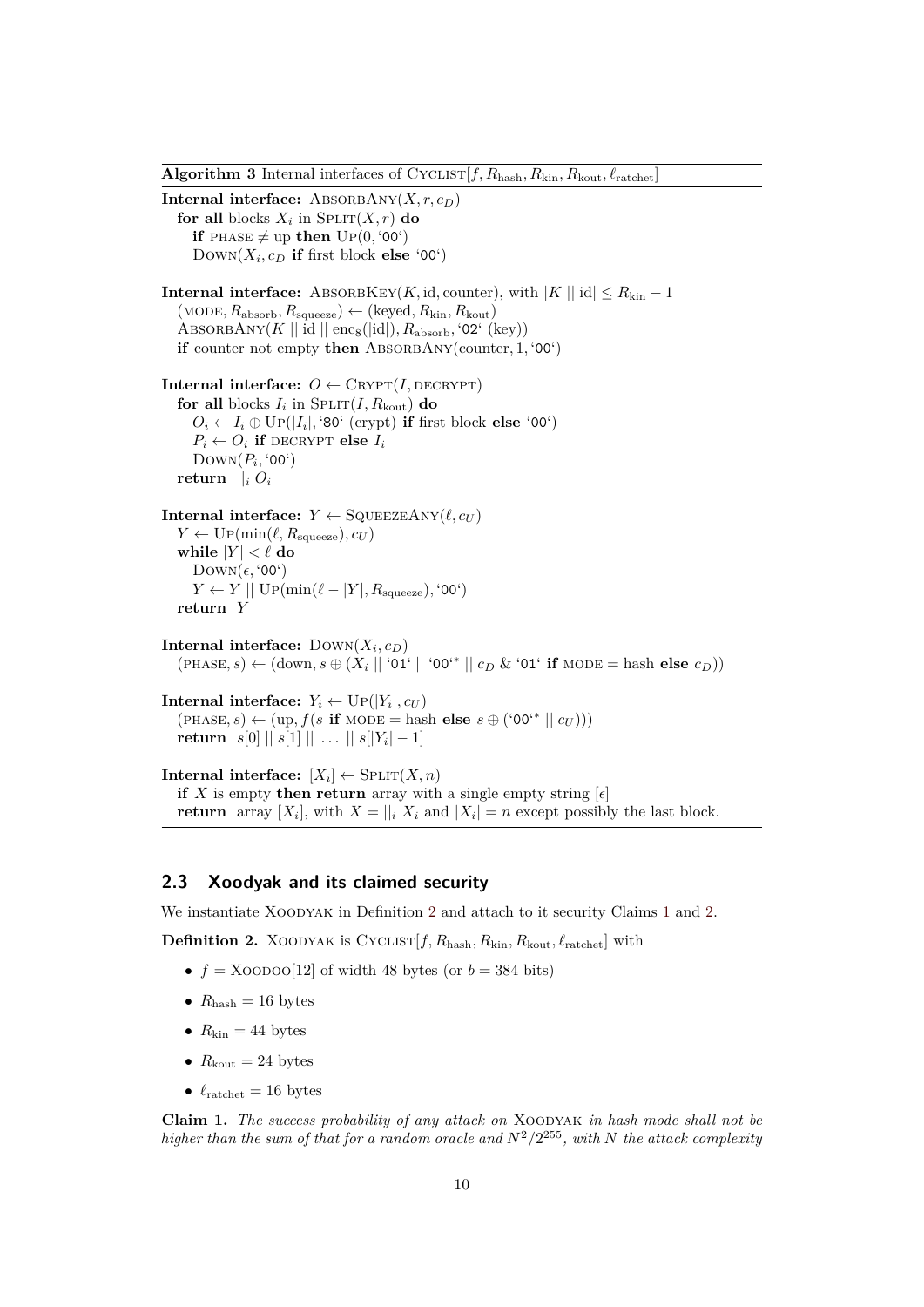*in calls to* XOODOO[12] *or its inverse. We exclude from the claim weaknesses due to the mere fact that the function can be described compactly and can be efficiently executed, e.g., the so-called random oracle implementation impossibility [[14\]](#page-22-10), as well as properties that cannot be modeled as a single-stage game [\[18](#page-22-11)].*

This means that Xoodyak hashing has essentially the same claimed security as, e.g., SHAKE128 [\[15](#page-22-7)].

<span id="page-10-0"></span>**Claim 2.** *Let*  $\mathbf{K} = (K_0, \ldots, K_{u-1})$  *be an array of u secret keys, each uniformly and independently chosen from*  $\mathbb{Z}_2^{\kappa}$  *with*  $\kappa \leq 256$  *and*  $\kappa$  *a multiple of* 8*. Then, the advantage of distinguishing the array of* XOODYAK *objects after initialization with*  $CYCLIST(K_i, \cdot, \cdot)$ *with*  $i \in \mathbb{Z}_u$  *from an array of random oracles*  $\mathcal{RO}(i, h)$ *, where*  $h \in (\mathbb{Z}_2^* \cup \mathcal{S})^*$  *is a process history, is at most*

<span id="page-10-1"></span>
$$
\frac{q_{\rm iv}N + {u \choose 2}}{2^{\kappa}} + \frac{N}{2^{184}} + \frac{(L+\Omega)N + {L+\Omega+1 \choose 2}}{2^{192}} + \frac{M^2}{2^{382}} + \frac{Mq}{2^{\min(192+\kappa,384)}}.
$$
 (1)

*Here we follow the notation of the generic security bound of the FSKD [[12\]](#page-22-1), namely:*

- *• N is the* computational complexity *expressed in the (computationally equivalent) number of executions of* XOODOO[12].
- *• M is the* online *or* data complexity *expressed in the total number of input and output blocks processed by* Xoodyak*.*
- *• q ≤ M is the total number of initializations in keyed mode.*
- *•* Ω *≤ M is the number of blocks, in keyed mode, that overwrite the outer state and for which the adversary gets a subsequent output block. In particular, this counts the number of blocks processed by* Decrypt(*·*) *for which the adversary can also get the corresponding key stream value or other subsequent output (e.g., in the case of the release of unverified decrypted ciphertext in authenticated encryption). And it also counts the number of calls to* RATCHET() *followed by* SQUEEZE( $\ell$ ) *or* SQUEEZEKEY( $\ell$ ) *with*  $\ell \neq 0$ .
- *• L ≤ M is the number of blocks, in keyed mode, for which the adversary knows the value of the outer state from a previous query and can choose the input block value (e.g., in the case of authentication without a nonce, or of authenticated encryption with nonce repetition). This includes the number of times a call to* ABSORB() *follows a call to*  $SQUEEZE(\ell)$  *or to*  $SQUEEZEKEY(\ell)$  *with*  $\ell \neq 0$ *.*
- $q_{iv} \leq u$  *is the maximum number of keys that are used with the same* id, *i.e.*,

$$
q_{iv} = \max_{id} |\{(i, id) | \text{CYCLIST}(K_i, id, \cdot) \text{ is called at least once}\}|
$$
.

Claims [1](#page-9-3) and [2](#page-10-0) ensure Xoodyak has 128 bits of security both in hash and keyed modes (assuming  $\kappa \ge 128$ ). Regarding the data complexity, it depends on the values of *q*,  $\Omega$  and *L*, for which we will see concrete examples in Section [3.](#page-11-0) Given that they are bounded by  $M$ , XOODYAK resists to a data complexity of up to  $2^{64}$  blocks, as the probability in Eq. [\(1](#page-10-1)) is negligible as long as  $N \ll 2^{128}$  and  $M \ll 2^{64}$ . In the particular case of  $L + \Omega = 0$ , it resists even higher data complexities, as the probability remains negligible also when  $M \ll 2^{160}$ .

The parameter  $q_{iv}$  relates to the possible security degradations in the case of multitarget attacks, as an exhaustive key search would erode security by  $\log_2 q_{iv} \leq \log_2 u$  bits in this case. However, when the protocol ensures  $q_{iv} = 1$ , there is no degradation and the security remains at  $\min(128, \kappa)$  bits even in the case of multi-target attacks.

A rationale for the security claim is given in Section [4](#page-16-0).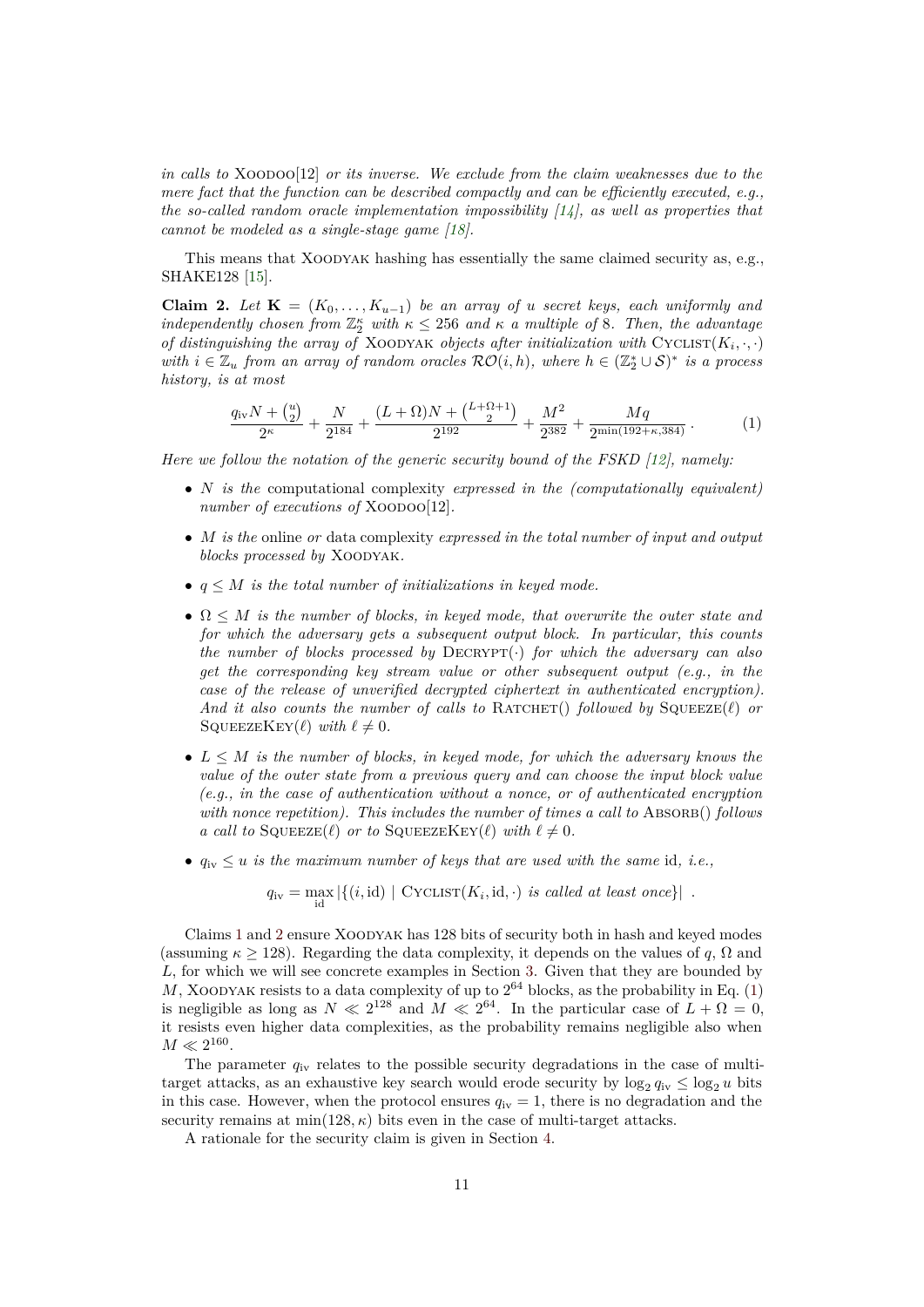## <span id="page-11-0"></span>**3 Using Xoodyak**

Xoodyak, as a Cyclist object, can be started in hash mode and therefore used as a hash function. Alternatively, one can start XOODYAK in keyed mode and, e.g., to use it as a deck function or for duplex-like session authenticated encryption. In this section, we cover use cases in this order, first in hash mode, then in keyed mode, then some combination of both.

### <span id="page-11-1"></span>**3.1 Hash mode**

As already mentioned, Xoodyak can be used as a hash function. More generally, it can serve as an extendable output function (XOF), the generalization of a hash function with arbitrary output length. To get a  $n$ -byte digest of some input  $x$ , one can use XOODYAK as follows:

```
CYCLIST(\epsilon, \epsilon, \epsilon)\text{ABSORB}(x)SQUEEZE(n)
```
This sequence is the nominal sequence for using Xoodyak as a XOF. Its security is summarized in the following Corollary.

**Corollary 1.** *Assume that* Xoodyak *satisfies Claim [1](#page-9-3). Then, this hash function has the following security strength levels, with n the output size in bytes:*

| <i>collision resistance</i>             | $\min(8n/2, 128)$ bits        |
|-----------------------------------------|-------------------------------|
| preimage and second preimage resistance | $\min(8n, 128)$ bits          |
| m-target preimage resistance            | $\min(8n - \log m, 128)$ bits |

Xoodyak can also naturally implement a dec function and process a sequence of strings. Here the output depends on the sequence as such and not just on the concatenation of the different strings and, in this sense it is similar to TupleHash [[16\]](#page-22-9). To compute a *n*-byte digest over the sequence  $x_3 \circ x_2 \circ x_1$ , one does:

```
CYCLIST(\epsilon, \epsilon, \epsilon)\text{ABSORB}(x_1)\text{ABSORB}(x_2)\text{ABSORB}(x_3)SQUEEZE(n)
```
A XOF can be implemented in a stateful manner and can come with an interface that allows for requesting more output bits. This is the so-called extendable output feature, and for Cyclist this is provided quite naturally by the SQUEEZE() function. Here, some care must be taken for interoperability: For supporting use cases such as the one in Section [3.2.4](#page-13-0), Cyclist considers squeezing calls as being in distinct domains. This means a Cyclist objects with some given history, the  $n + m$  bytes returned by  $SquareE(n)$  || Squeeze $(m)$  and  $SquareE(n+m)$  will be the same in the first *n* bytes and differ in the last *m* bytes. If an extendable output is required without this feature, an interface can be built to allow incremental squeeze calls. For instance, an interface SQUEEZEMORE() would behave such that calling  $SQUEEZE(n)$  followed by  $SQUEEZEMORE(m)$ is equivalent to calling  $\text{SQUEEZE}(n + m)$  in the first place.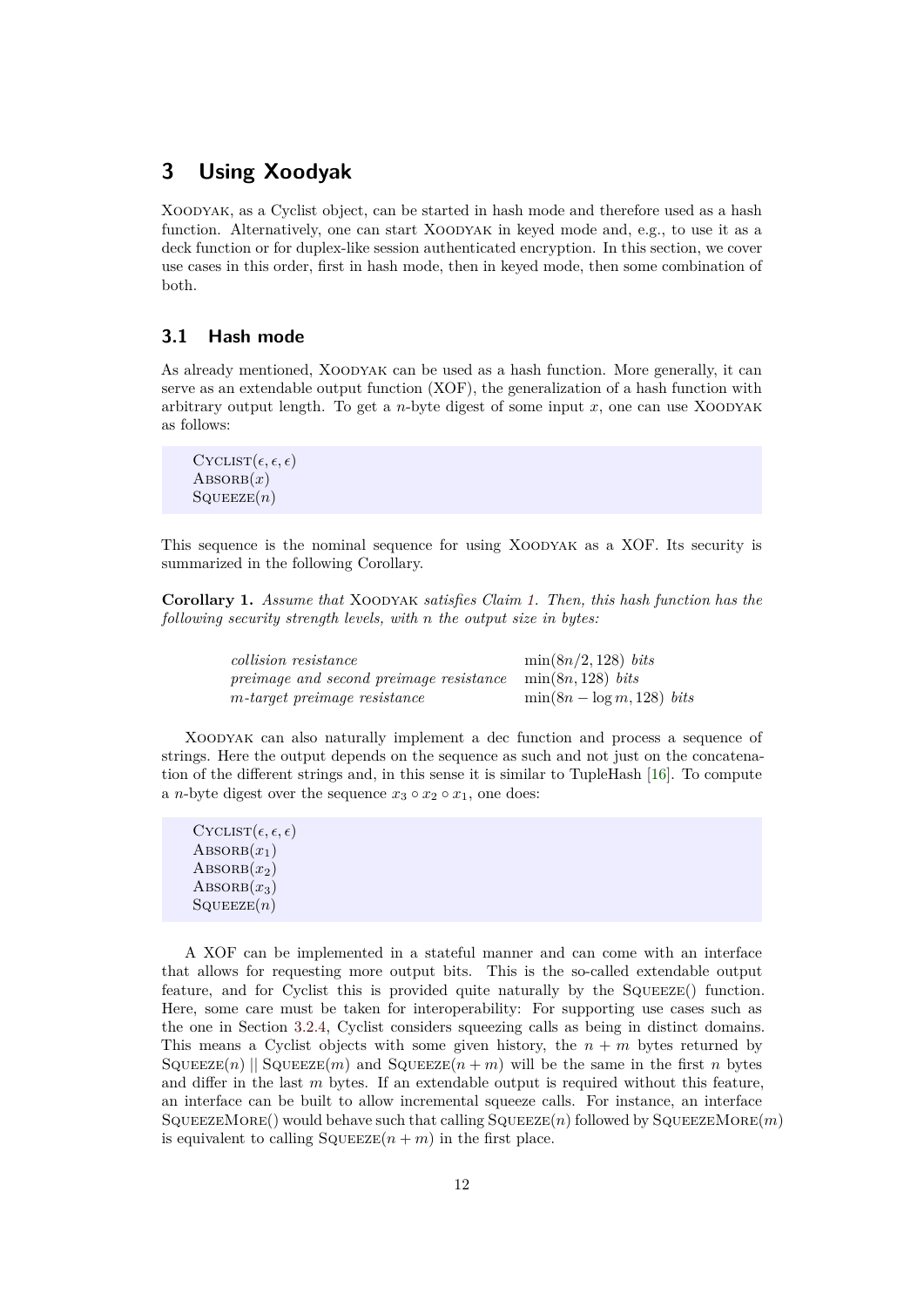#### **3.2 Keyed mode**

In keyed mode, Xoodyak can naturally implement a deck function, although we focus instead on duplex-based ways to perform authentication and (authenticated) encryption.

To use XOODYAK as a keyed object, one starts it with  $CYCLIST(K, id, counter)$  where *K* is a secret key with a fixed length of  $\kappa$  bits. We first show how to use the id and counter parameters, to counteract multi-target attacks and to handle the nonce, then discuss various kinds of authenticated encryption use cases.

#### **3.2.1 Two ways to counteract multi-target attacks**

The id is an optional key identifier. It offers one of two ways to counteract multi-target attacks.

In a multi-target attack, the adversary is not interested in breaking a specific device or key, but in breaking any device or key from a (possibly large) set. If there are *u* keys in a system, the security can degrade by up to  $\log_2 u$  $\log_2 u$  $\log_2 u$  bits in such a case [[8\]](#page-22-12). Claim 2 reflects this in the term  $\frac{q_{iv}N}{2^{\kappa}} \leq \frac{N}{2^{\kappa-\log_2 u}}$  as  $q_{iv} \leq u$ .

Let us assume that we wish to target a security strength level of 128 bits including multi-target attacks. XOODYAK can achieve this in two ways.

• We extend the length of the secret key. By setting  $\kappa = 128 + \log_2 u$ , then the term  $\frac{q_{\rm iv}N}{2^{\kappa}}$  becomes

$$
\frac{q_{\rm iv}N}{2^{128 + \log_2 u}} \le \frac{N}{2^{128}}.
$$

*•* We make the key identifier id globally unique among the *u* keys and therefore ensure that  $q_{iv} = 1$ . Then, there is no degradation for exhaustive key search in a multitarget setting, and the key size can be equal to the target security strength level, so  $\kappa = 128$  in this example.

#### <span id="page-12-0"></span>**3.2.2 Three ways to handle the nonce**

The counter parameter of  $CYCLIST()$  is a data element in the form of a byte string that can be incremented. It is absorbed in a trickled way, one digit at a time, so as to limit the number of power traces an attacker can take with distinct inputs [[23](#page-23-1)]. At the upper level, the user or protocol designer fixes a basis  $2 \leq B \leq 256$  and assumes that the counter is a string in  $\mathbb{Z}_B^*$ . A possible way to go through all the possible strings in  $\mathbb{Z}_B^*$  is as follows. First, the counter is initialized to the empty string. Then, as the counter is incremented, it takes all the possible strings in  $\mathbb{Z}_B^1$ , then all the possible strings in  $\mathbb{Z}_B^2$ , and so on.

The counter shall be absorbed starting with the most significant digits. This allows caching the state after absorbing part of the counter as the first digits absorbed will change the least often. The smaller the value *B*, the smaller the number of possible inputs at each iteration of the permutation, so the better protection against power analysis attacks and variants.

This method of absorbing a nonce, as a counter absorbed in a trickled way, is desired in situations where protection against power analysis attacks matter. Otherwise, the nonce can be absorbed at once with ABSORB(nonce) just after  $\text{CYCLIST}(K, \text{id}, \epsilon)$ .

Finally, a third method consists in integrating the nonce with the id parameter. If id is a global nonce, i.e., it is unique among all the keys used in the system, this also ensures  $q_{iv} = 1$  as explained above.

#### <span id="page-12-1"></span>**3.2.3 Authenticated encryption**

We propose using XOODYAK for authenticated encryption as follows. To encrypt a plaintext *P* under a given nonce and associated data *A* under key *K* with identifier id, and to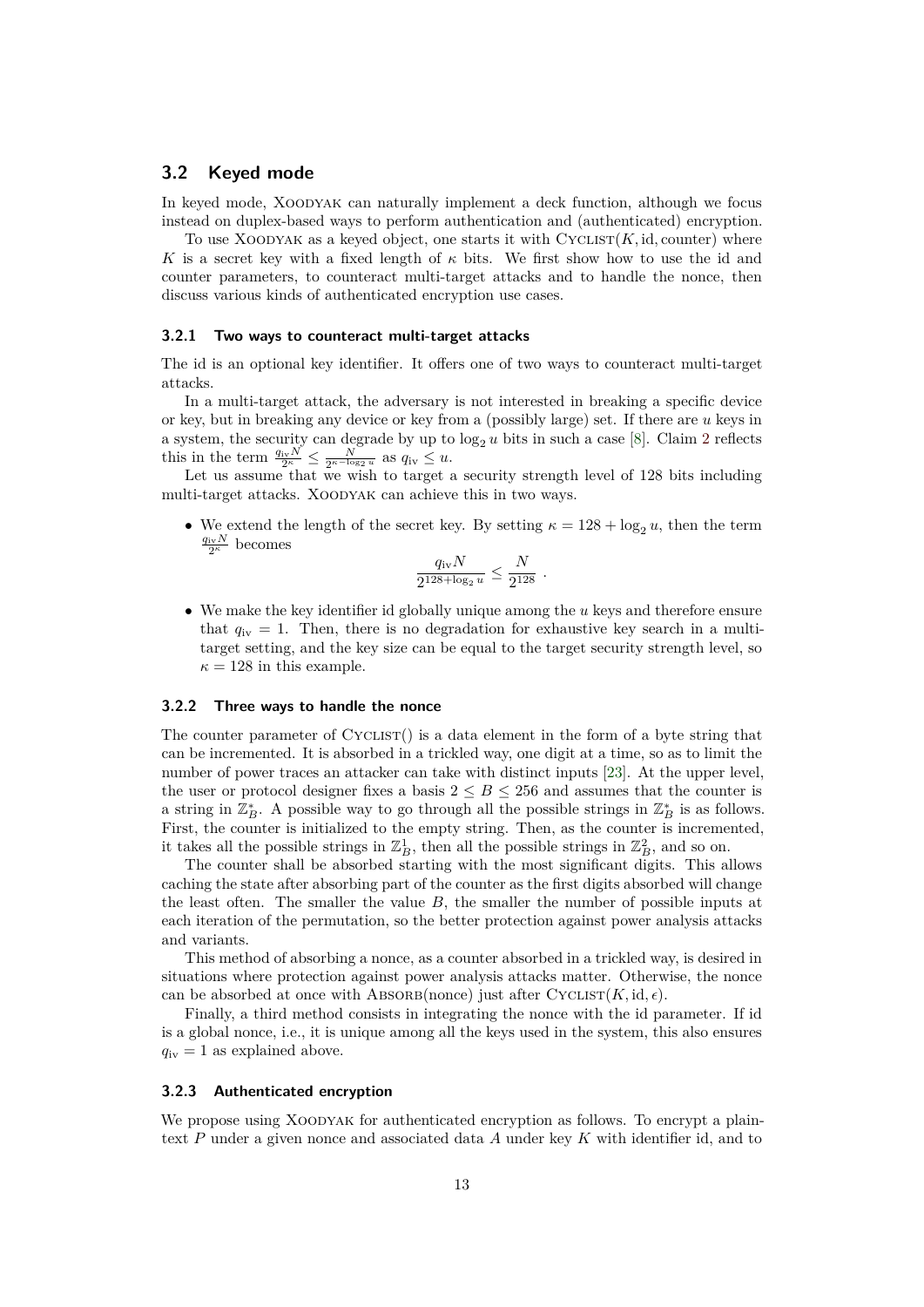get a tag of  $t = 16$  bytes, we make the following sequence of calls:

 $C$ YCLIST $(K, id, \epsilon)$ ABSORB(nonce)  $ABSORB(A)$  $C \leftarrow$  ENCRYPT $(P)$  $T \leftarrow$  SQUEEZE(*t*) **return**  $(C, T)$ 

To decrypt  $(C, T)$ , we proceed similarly:

```
CycLIST(K, id, \epsilon)ABSORB(nonce)
\text{ABSORB}(A)P \leftarrow \text{DECRYPT}(C)T' \leftarrow \texttt{SQUEEZE}(t)\mathbf{if} T = T' then
  return P
else
  return ⊥
```
If the nonce is not repeated and if the decryption does not leak unverified decrypted ciphertexts, then we have  $L = \Omega = 0$  here, see Claim [2.](#page-10-0) The resulting simplified security claim is given in the following corollary.

<span id="page-13-1"></span>Corollary 2. Assume that (1) XOODYAK *satisfies Claim [2;](#page-10-0)* (2) this authenticated encryp*tion scheme is fed with a single*  $\kappa$ *-bit key with*  $\kappa \leq 192$ ; (3) it is implemented such that *the nonce is not repeated and the decryption does not leak unverified decrypted ciphertexts. Then, it can be distinguished from an ideal scheme with an advantage whose dominating terms are:*

$$
\frac{N}{2^{\kappa}} + \frac{N}{2^{184}} + \frac{M^2}{2^{192+\kappa}}.
$$

*This translates into the following security strength levels assuming a t-byte tag (the complexities are in bits):*

|                                  | computation             | data            |
|----------------------------------|-------------------------|-----------------|
| <i>plaintext confidentiality</i> | $\min(184, \kappa, 8t)$ | $96 + \kappa/2$ |
| <i>plaintext integrity</i>       | $\min(184, \kappa, 8t)$ | $96 + \kappa/2$ |
| <i>associated data integrity</i> | $\min(184, \kappa, 8t)$ | $96 + \kappa/2$ |

#### <span id="page-13-0"></span>**3.2.4 Session authenticated encryption**

Session authenticated encryption works on a sequence of messages and the tag authenticates the complete sequence of messages received so far. Starting from the sequence in Section [3.2.3,](#page-12-1) we add the support for messages  $(A_i, P_i)$ , where  $A_i$ ,  $P_i$  or both can be empty.

```
CYCLIST(K, id, \epsilon)ABSORB(nonce)
\text{ABSORB}(A_1)C_1 \leftarrow ENCRYPT(P_1)T_1 \leftarrow \text{SQUEEZE}(t)\Rightarrow output (C_1, T_1) and wait for next message
ABSORB(A_2)
```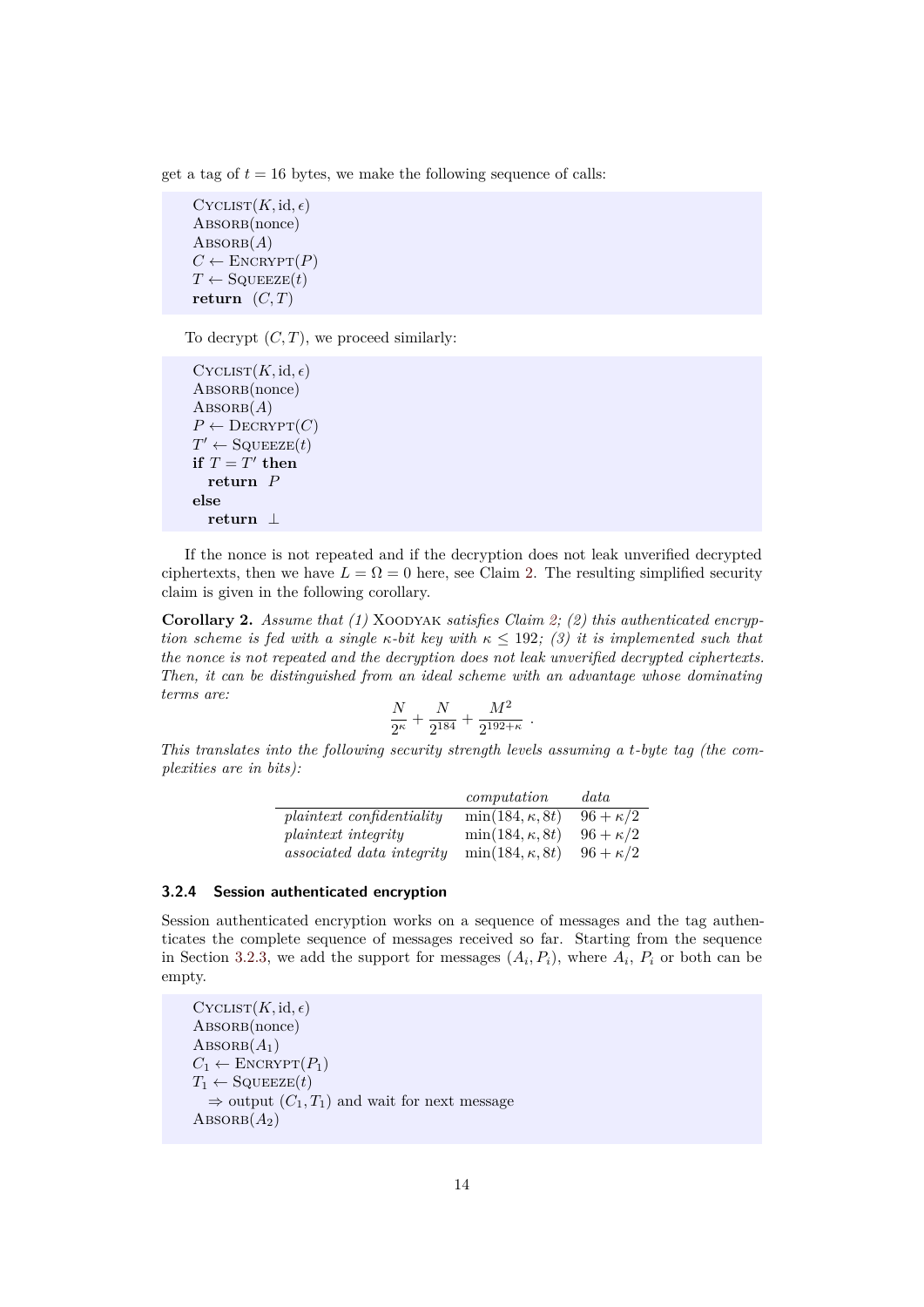$C_2 \leftarrow \text{ENCRYPT}(P_2)$  $T_2 \leftarrow \text{SQUEEZE}(t)$  $\Rightarrow$  output  $(C_2, T_2)$  and wait for next message  $\text{ABSORB}(A_3)$  $T_3 \leftarrow \text{SQUEEZE}(t)$ *⇒* output *T*<sup>3</sup> and wait for next message  $C_4 \leftarrow$  ENCRYPT $(P_4)$  $T_4 \leftarrow \text{SQUEEZE}(t)$  $\Rightarrow$  output  $(C_4, T_4)$  and wait for next message  $T_5 \leftarrow$  SQUEEZE(*t*)  $\Rightarrow$  output  $T_5$  and wait for next message

In this example,  $T_2$  authenticates  $(A_2, P_2) \circ (A_1, P_1)$ . The third message has no plaintext, the fourth message has no associated data, and the fifth message is empty. In such a sequence, the convention is that the call to Squeeze() ends a message. Since it appears in the processing history, there is no ambiguity on the boundaries of the messages even if some of the elements (or both) are empty.

The use of empty messages may be clearer in the case of a session shared by two (or more) communicating devices, where each device takes a turn. A device may have nothing to say and so skips its turn by just producing a tag.

To relate to Claim [2,](#page-10-0) we have to determine *L* by counting the number of invocations to  $\triangle$ BSORB() that follow SQUEEZE(). If the nonce is not repeated and if the decryption does not leak unverified decrypted ciphertexts, we have  $L = T - q$ , with *T* the number of messages processed (or tags produced), and  $\Omega = 0$ .

#### <span id="page-14-1"></span>**3.2.5 Ratchet**

At any time in keyed mode, the user can call  $\text{RATCHET}()$ . This causes part of the state to be overwritten with zeroes, thereby making it computationally infeasible to compute the state value before the call to  $\text{R}$ ATCHET().

In an authenticated encryption scheme, the call to  $R$ ATCHET $($ ) can be typically inserted either just before producing the tag or just after. The advantage of calling it just before the tag is that it is most efficient: It requires only one extra call to the permutation *f*. An advantage of calling it just after the tag is that its processing can be done asynchronously, while the ciphertext is being transmitted and it waits for the next message. Unless RATCHET() is the last call, the number of calls to it must be counted in  $\Omega$ .

```
CycLIST(K, id, \epsilon)ABSORB(nonce)
ABSORB(A)C \leftarrow ENCRYPT(P)RATCHET() {either here \dots}
T \leftarrow SQUEEZE(t)
RATCHET() {... or here}
```
#### <span id="page-14-0"></span>**3.2.6 Rolling subkeys**

As an alternative to using a long-term secret key together with its associated nonce that is incremented at each use, Cyclist offers a mechanism to derive a subkey via the  $SQUEEZEKEY()$  call. On an encrypting device, one can therefore replace the process of incrementing and storing the updated nonce at each use of the long-term secret key with the process of updating a rolling subkey: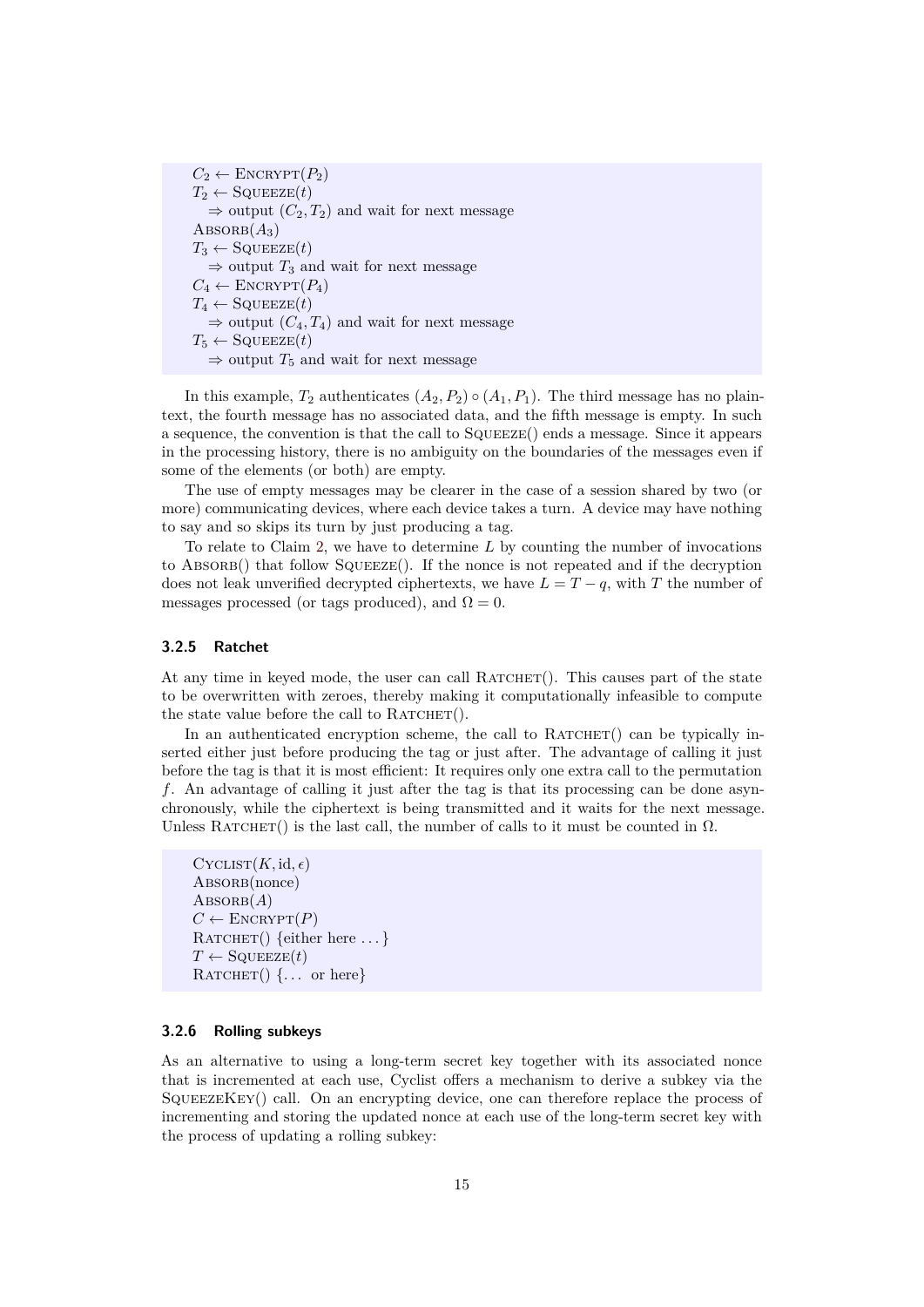```
K_1 \leftarrow K and i \leftarrow 1while necessary do
   Initialize a new XOODYAK instance with \text{CYCLIST}(K_i, \epsilon, \epsilon)K_{i+1} \leftarrow SQUEEZEKEY(\ell_{sub}) {and store K_{i+1} by overwriting K_i}
  RATCHET() {optional}
  \text{ABSORB}(A_i)C_i \leftarrow \text{ENCRYPT}(P_i)T_i \leftarrow SQUEEZE(t)\Rightarrow output (C_i, T_i) and wait for next message
  i \leftarrow i + 1
```
Here  $\ell_{\text{sub}}$  should be chosen large enough to avoid collisions, say  $\ell_{\text{sub}} = 32$  bytes (256) bits). Assuming that there are no collisions in the subkeys,  $L = 0$  and  $\Omega$  is the number of calls to  $\text{R}$ ATCHET().

Using Cyclist this way offers resilience against side channel attacks, as the long-term key is not exposed any more and can even be discarded as soon as the first subkey is derived. The key to attack becomes a moving target, just like the state in session authenticated encryption.

#### **3.2.7 Nonce reuse and release of unverified decrypted ciphertext**

The authenticated encryption schemes presented in this section assume that the nonce is unique per session, namely that the value is used only once per secret key. It also assumes that an implementation returns only an error when receiving an invalid cryptogram and in particular does not release the decrypted ciphertext if the tag is invalid. If these two assumptions are satisfied, we refer to this as the *nominal case*; otherwise, we call it the *misuse case*.

In the misuse case security degrades and hence we strongly advise implementers and users to respect the nonce requirement at all times and never release unverified decrypted ciphertext. We detail security degradation in the following paragraphs.

A nonce violation in general breaks confidentiality of part of the plaintext. In particular, two sessions that have the same key and the same process history (i.e., the same *K*, id, counter and the same sequence of associated data, plaintexts) will result in the same output (ciphertext, tag). We call such a pair of sessions in-sync. Clearly, in-sync sessions leak equality of inputs and hence also plaintexts. As soon as in-sync sessions get different input blocks, they lose synchronicity. If these input blocks are plaintext blocks, the corresponding ciphertext blocks leak the bitwise difference of the corresponding plaintext blocks (of  $R_{\text{kout}} = 24$  bytes). We call this the *nonce-misuse leakage*.

Release of unverified decrypted ciphertext also has an impact on confidentiality as it allows an adversary to harvest keystream that may be used in the future by legitimate parties. An adversary can harvest one key stream block at each attempt.

Nonce violation and release of unverified decrypted ciphertext have no consequences for integrity and do not put the key in danger for XOODYAK. This is formalized in Corollary [3](#page-15-0).

<span id="page-15-0"></span>Corollary 3. Assume that (1) XOODYAK *satisfies Claim [2;](#page-10-0)* (2) this authenticated encryp*tion scheme is fed with a single κ-bit key with κ ≤* 192*. Then, except for nonce-misuse leakage and keystream harvesting, it can be distinguished from an ideal scheme with an advantage whose dominating terms are:*

$$
\frac{N}{2^\kappa} + \frac{N}{2^{184}} + \frac{MN+M^2}{2^{192}} \ .
$$

*This translates into the following security strength levels assuming a t-byte tag (the complexities are in bits):*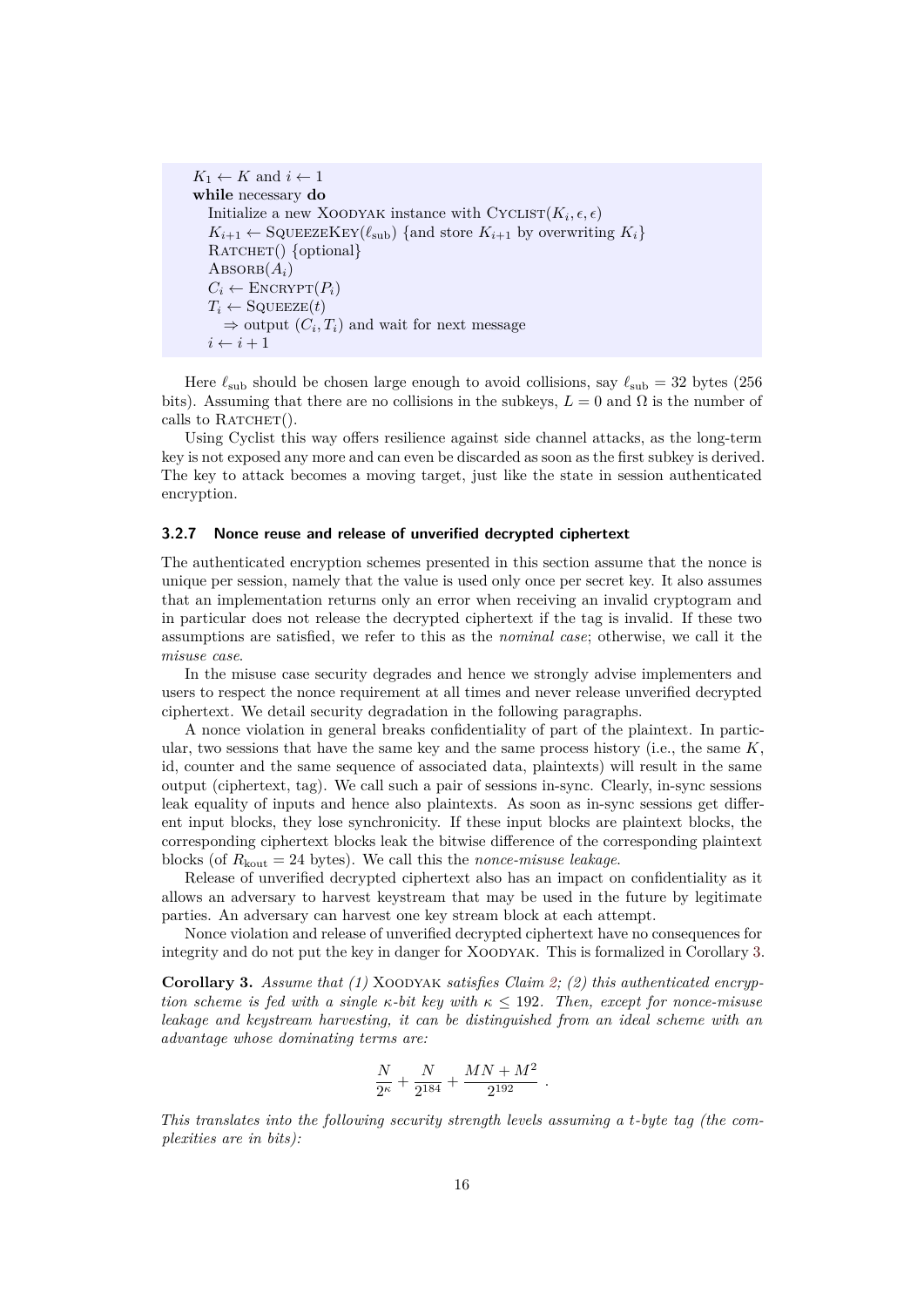|                                          | computation             | data |
|------------------------------------------|-------------------------|------|
| plaintext confidentiality (nominal case) | $\min(128, \kappa, 8t)$ | 64   |
| plaintext confidentiality (misuse case)  |                         |      |
| <i>plaintext integrity</i>               | $\min(128, \kappa, 8t)$ | 64   |
| <i>associated data integrity</i>         | $\min(128, \kappa, 8t)$ | 64   |

#### **3.3 Authenticated encryption with a common secret**

A key exchange protocol, such as Diffie-Hellman or variant, results in a common secret that usually requires further derivation before being used as a symmetric secret key. To do this with a Cyclist object, we can use an object in hash mode, process the common secret, and use the derived key in a new object that we start in keyed mode. For example:

```
CYCLIST(\epsilon, \epsilon, \epsilon)ABSORB(ID of the chosen protocol)
ABSORB(K_A) {Alice's public key}
ABSORB(K_B) {Bob's public key}
ABSORB(K_{AB}) {Their common secret produced with Diffie-Hellman}
K_D \leftarrow \text{SQUEEZE}(\ell)CYCLIST(K_D, \epsilon, \epsilon)ABSORB(nonce)
ABSORB(A)C \leftarrow \text{ENCRYPT}(P)T \leftarrow SQUEEZE(t)
return (C, T)
```
Note that if  $\ell \leq R_{\text{hash}}$ , an implementation can efficiently chain  $K_D \leftarrow \text{SQUEEZE}(\ell)$ and the subsequent reinitialization  $\text{Cyclic}(\mathbf{K}_D, \epsilon, \epsilon)$ . Since  $\mathbf{K}_D$  is located in the outer part of the state, it needs only to set the rest of the state to the appropriate value before calling *f*.

Note also that if at least one of the public key pairs is ephemeral, the common secret *KAB* is used only once and no nonce is needed.

## <span id="page-16-0"></span>**4 Design rationale**

In this section, we give the design rationale of XOODYAK. First, we give the general strategy. Then, we report on the generic security of the Cyclist mode and relate it to XOODYAK's security claim. Finally, we highlight the properties of the XOODOO[12] permutation.

### **4.1 Design strategy**

Xoodyak connects a mode of operation, namely Cyclist, to a permutation, namely Xoodoo[12]. The design strategy is *hermetic* in the following sense: We chose the number of rounds in Xoodoo such that the best attacks on Xoodyak are (claimed to be) the generic attacks on the Cyclist mode. This is visible in the security claims Claim [1](#page-9-3) and [2,](#page-10-0) as they replicate the best known security bounds of the sponge and keyed duplex constructions. In contrast, a non-hermetic strategy would keep some buffer between the claimed security level and the generic attacks.

Note that the strategy behind XOODYAK differs from the so-called "hermetic sponge" strategy" [\[5](#page-22-6)]. Putting aside definitional issues, the hermetic sponge strategy described in [\[5](#page-22-6)] targets the absence of distinguishers in an absolute sense, whereas we only consider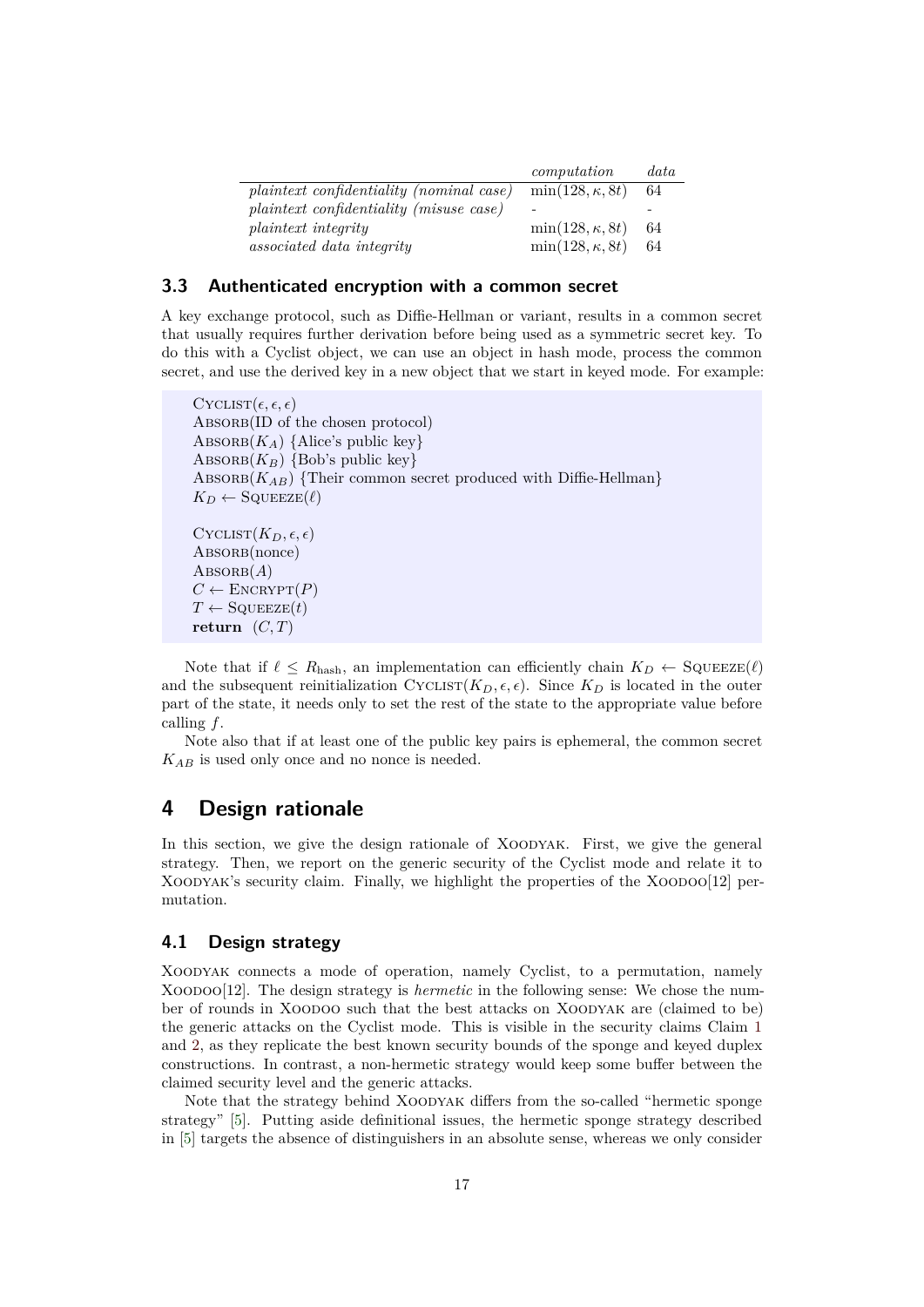the security of the resulting function Xoodyak. Hence we do not claim that Xoodoo[12] is free of distinguishers, only that it is strong enough when plugged in Cyclist.

## **4.2 Generic security and the security claim**

We now give more details to relate the security of the sponge and keyed duplex constructions to Xoodyak's security claim.

#### **4.2.1 Xoodyak in hash mode**

In hash mode, Cyclist can be reduced to the sponge construction with a capacity of  $c = b - 8R_{\text{hash}} - 2$ , so  $c = 254$  bits in the case of XOODYAK. In addition to the contents of the input blocks of  $R_{\text{hash}}$  bytes prepared by ABSORB(), variable frame bits can be added at only two additional positions (see Down() in Algorithm [3](#page-9-1)), hence accounting for a reduction of 2 bits in the capacity. We then make a flat sponge claim [[2\]](#page-22-13) with claimed capacity equal to *c*, hence accounting for a success probability of  $\frac{N^2}{2^{c+1}} = \frac{N^2}{2^{255}}$  $\frac{N^2}{2^{c+1}} = \frac{N^2}{2^{255}}$  $\frac{N^2}{2^{c+1}} = \frac{N^2}{2^{255}}$  in Claim 1.

#### **4.2.2 Xoodyak in keyed mode**

When in keyed mode, Cyclist can be rephrased in terms of calls to the FSKD with  $c =$  $b - 8R_{\text{kout}}$ , so  $c = 192$  bits in the case of XOODYAK. A crucial property of the FSKD is that each duplexing call starts with applying the permutation  $f$ , then generates a block of output and finally adds an input block to the outer state. In the language of Cyclist, a duplexing call translates into a sequence of  $UP()$  followed by  $Down(X)$ . This cycle is exactly an iteration of  $\text{ENCRYPT}()$ , where the plaintext block is given before the corresponding keystream block is output, so an iteration of  $\text{ENCRYPT}()$  directly translates to a call to FSKD. A similar comment applies to  $\triangle$ BSORBANY $()$ , possibly except the first iteration.

However, a call to  $SQUEEZEANY()$  always ends with  $Up()$ , without knowing what the next input will be. To simulate this and properly remap it to the FSKD setting [[12\]](#page-22-1), we can say that in that case the Cyclist object gets its output block by making a duplexing call with an arbitrary input block. When the actual input block becomes known, it restarts the whole FSKD object with the same queries, but this time with the correct input block. This is like re-doing a query with the same path and is accounted for in *L* each time it happens.

The different terms of Claim [2](#page-10-0)'s Eq. [\(1](#page-10-1)) stem from the security bound in the FSKD paper [[12\]](#page-22-1), which we now detail.

- $\bullet$   $\frac{(L+\Omega)N}{2c}$  $\frac{(\mu+Q)N}{2c}$  and  $\frac{\binom{L+Q+1}{2c}}{2c}$  are present as is in Eq. ([1\)](#page-10-1).
- $\bullet$   $\frac{2\nu_{r,c}^{2(M-L)}(N+1)}{2^c}$  is upper bounded as  $\frac{2b(N+1)}{4\times 2^c}$  since it is shown in [[12\]](#page-22-1) that  $2^{(r-c)/2}$  <  $M \leq 2^{r-1}$  implies  $\nu_{r,c}^{2(M-L)} \leq \nu_{r,c}^{2M} \leq b/4$ . When then bound  $\frac{2b(N+1)}{4 \times 2^c} = \frac{384(N+1)}{2^{c+1}}$  $\frac{4(N+1)}{2^{c+1}} \leq$ *N <sup>c</sup>−*<sup>8</sup> . 2
- $\frac{(M-q-L)q}{2^b-q} + \frac{M(M-L-1)}{2^b}$  is not greater than  $\frac{4M^2}{2^b}$  for  $q \leq 2^{b-1}$ , and  $\frac{4M^2}{2^b} = \frac{M^2}{2^{382}}$  here.
- $\bullet$  *H*<sub>min(*D*K) = *K* in our setting, so  $\frac{(M-q-L)q}{2^{H_{\min}(D_K)+\min(c,b-k)}}$  is upper bounded</sub> as  $\frac{Mq}{2^{\min(c+\kappa,b)}}, \frac{q_{\text{iv}}N}{2^H\min(T)}$  $\frac{q_i v}{2^{H_{\text{min}}(D_K)}}$  as  $\frac{uN}{2^{\kappa}}$  (since  $q_i v \leq u$ ), and  $\frac{\binom{u}{2}}{2^{H_{\text{coll}}(D_K)}} = \frac{\binom{u}{2}}{2^{\kappa}}$ .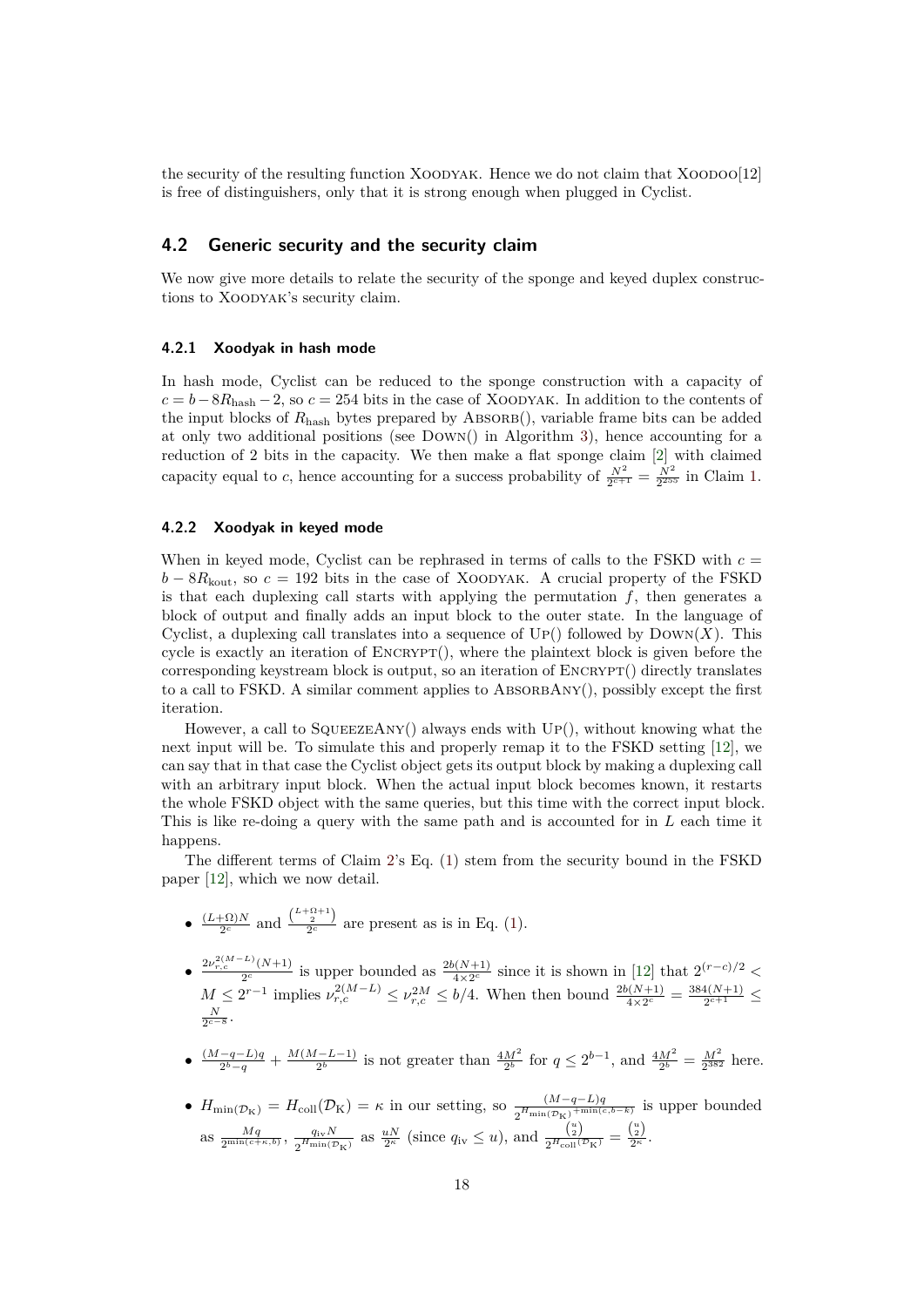#### **4.2.3 Decodability**

In this section, we show that, given the sequence of *b*-bit blocks that are added to the state between each call to f, one can recover the process history of the XOODYAK object, together with the secret key if in keyed mode.

First let us observe that any sequence of calls to the Cyclist object is translated internally into an alternating sequence of  $\text{Down}(X_i, c_D)$  and  $\text{Up}(|Y_i|, c_U)$  steps. The first step is the internal input step that takes a message block  $X_i$ , applies a simple reversible padding to it and injects the result into the state, complemented optionally by a *color byte cD*, i.e., a byte that performs domain separation between the different operations. The second step is the internal output step, which first optionally injects a color byte *c<sup>U</sup>* into state, applies the permutation *f* and then produces the requested number of bytes as output. Since the parts of the state that these two steps deal with are not overlapping, and since each input block  $X_i$  is padded in a reversible way, it is straightforward to extract from the *b*-bit block sequence the corresponding calls to  $DowN()$  and  $UP()$  along with their parameters  $X_i$ ,  $c_D$  and  $c_U$ . We ignore the output length parameter  $|Y_i|$  that is not necessary for the decodability.

In general, each Cyclist call starts with a first colored step and continues with zero, one or several uncolored steps. One can use this property to easily detect where each call starts in the alternating sequence of  $Down()$  and  $UP()$  steps. There are a few exceptions to this color property that we detail now.

The most notable exception is in hash mode, where none of SQUEEZE() steps are colored. If there are Down() steps, these will have empty input strings. For the sake of decodability, we can then simply consider that these steps are part of the previous call.

There are also exceptions in keyed mode. In the case the phase is down, ABSORB() will start with an uncolored  $UP()$  step. This case may occur for instance if  $ABSORB()$  is called twice in a row. A similar yet more subtle situation occurs if  $SQUEEZE()$  is called after any call that terminates with a  $UP()$  step. In that case,  $SQUEEZE()$  starts with an implicit uncolored *void step*, i.e., a DOWN()-like step that has no effect on the state. The same situation occurs for  $\text{ENCRYPT}()$ ,  $\text{DecRYPT}()$  and  $\text{RATCHET}()$ . For all these exceptions, we can in fact either ignore the first uncolored step or consider that this step is part of the sequence attached to the previous call. Since each call to Cyclist is associated with a unique color, we can then use this color property to decode the alternating step sequence and extract the corresponding call parameters.

To summarize, the decodability of Cyclist works as follows. First, we convert the sequence of *b*-bit blocks that are added to the state into the corresponding sequence of step calls  $Down()$  and  $Up()$  along with their parameters. Working backward, we cut this sequence into sub-sequences, each starting with a colored step (or a void step) and followed by zero, one or more uncolored steps. We associate then each sub-sequence to corresponding call, reconstructing when necessary the message parameter from the concatenation of all block parameters extracted in the sub-sequence. This is illustrated in Table [4.](#page-19-0) In hash mode, we observe that although calls to Squeeze() are not meant to be decodable, some of them can still be decoded as a side-effect of the insertion of a void step (denoted  $d()$ ) between two consecutive calls to SQUEEZE $()$ , or due to empty down steps that appear in long SQUEEZE() calls  $(\ell > R_{\text{hash}})$ .

#### **4.3 Choice of the permutation**

The choice of the permutation was driven by the idea of sharing resources between hash and keyed modes. The size of the permutation is therefore determined mainly by the hash mode, as for a given security level, it requires more capacity than the keyed mode. Since 128-bit security is desired, we need to have a capacity of at least 256 bits to prevent collisions. The permutation should therefore be wider than 256 bits, but not too much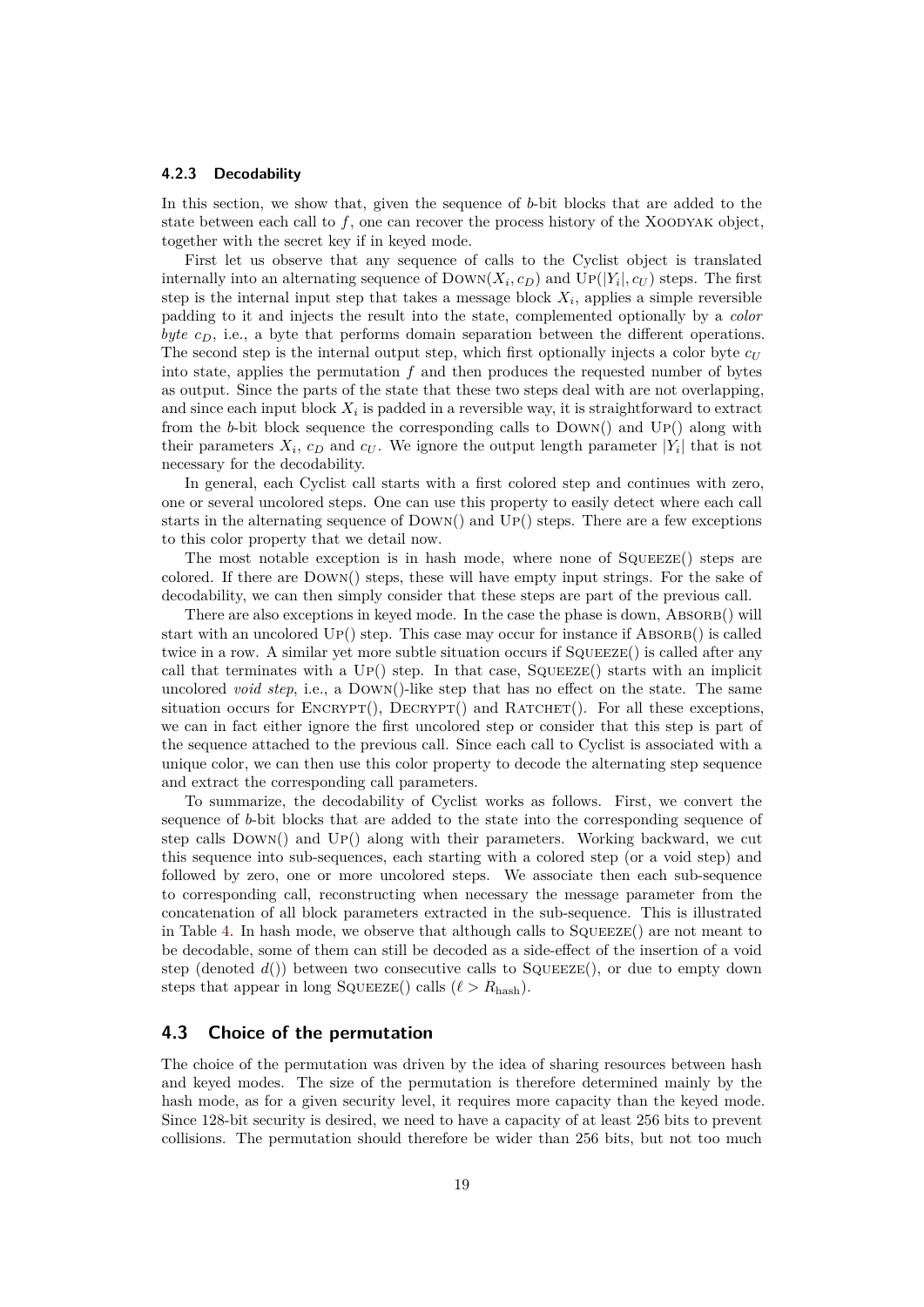<span id="page-19-0"></span>

| Hash mode:                                                                           |                                                               |
|--------------------------------------------------------------------------------------|---------------------------------------------------------------|
| $[u(\cdot)] d(X_i, '01') (u(\cdot) d(X_i \text{ or } \epsilon, \cdot))^* [u(\cdot)]$ | $\text{BLOCK}^* \circ X =   _i X_i \circ \text{ABSORB}$       |
| $d() u(\cdot) (d(\epsilon, \cdot) u(\cdot))^{n_{\text{hash}}(\ell)}$                 | $\mathrm{BLOCK}^{n_{\mathrm{hash}}(\ell)}$ o SQUEEZE          |
| Keyed mode:                                                                          |                                                               |
| $[u(\cdot)] d(X_i, '02') (u(\cdot) d(X_i, \cdot))^*$                                 | (counter $\circ$ $(K  id)) =   _i X_i \circ \text{ABSORBKEY}$ |
| $[u(\cdot)] d(X_i, '03') (u(\cdot) d(X_i, \cdot))^*$                                 | $X =   _i X_i \circ \text{ABSORB}$                            |
| [d()] $u({}^{6}80^{\circ}) d(X_i, \cdot) (u(\cdot) d(X_i, \cdot))^*$                 | $P=  _iX_i \circ \text{CRYPT}$                                |
| $[d()] u({}^40') (d(\epsilon, \cdot) u(\cdot))^{n_{\text{kout}}(\ell)}$              | $\mathrm{BLOCK}^{n_{\mathrm{kout}}(\ell)}$ o SQUEEZE          |
| $[d()] u('20') (d(\epsilon, \cdot) u(\cdot))^{n_{\text{kout}}(\ell)}$                | $\mathrm{BLOCK}^{n_{\mathrm{kout}}(\ell)}$ o SQUEEZEKEY       |
| [d()] $u({}^t10^t)$ $(d(X_i \text{ or } \epsilon, \cdot) u(\cdot))^*$                | <b>RATCHET</b>                                                |

Table 4: Matching up and down sub-sequences with process history.

<span id="page-19-1"></span>Table 5: The weight of the best differential and linear trails (or lower bounds) as a function of the number of rounds.

| $\#$ rounds:  |          |    |      |      |      |      |
|---------------|----------|----|------|------|------|------|
| differential: | $\sim 2$ | 8. | - 36 | > 74 | > 88 | >104 |
| linear:       |          |    | 36   | > 74 | > 88 | >104 |

wider.

A possible candidate was Keccak-*p*[400*, n*r], as the permutation size leaves enough room for the input block. However, it uses operations on 16-bit lanes but 16-bit processors are not so common nowadays. Instead, the choice of Xoodoo was quite natural as it shares a lot of similarity with the Keccak-*p* family and works on 32-bit lanes. The entire state of 384 bits can be held in 12 registers of 32 bits, making it a nice fit with the low-end 32-bit devices.

For the design rationale of XOODOO, we give here some highlights and refer to [[10\]](#page-22-5) for more details. Xoodoo operates on three planes of 128 bits each, which interact per 3-bit columns through mixing and nonlinear operations, and which otherwise move as three independent rigid objects. Its round function uses the five step mappings  $\theta$ ,  $\rho_{\text{west}}$ ,  $\iota$ ,  $\chi$ and  $\rho_{\text{east}}$ . The nonlinear layer  $\chi$  is an instance of the transformation  $\chi$  that was already described and analyzed in [[9\]](#page-22-14), and that operates on 3 bits in Xoodoo. It has algebraic degree 2, it is involutive and hence *r* rounds of Xoodoo or its inverse cannot have an algebraic degree higher than  $2^r$ . The mixing layer  $\theta$  is a column parity mixer [[22\]](#page-23-3). As in both the parity plane computation in  $\theta$  and in  $\chi$  the state bits interact only within columns, the dispersion steps aim at dislocating the bits of the columns between every application of  $\theta$  and of  $\chi$ . For that reason,  $\rho_{\text{east}}$  and  $\rho_{\text{west}}$  shift the planes, treating them as rigid objects, between each  $\chi$  and each  $\theta$  step. Finally, the translation-invariance symmetry is destroyed by adding a round constants in the step *ι*.

The Xoodoo round function exhibits fast avalanche properties: It needs 3*.*5 rounds or 2 inverse rounds to satisfy the strict avalanche criterion [\[24](#page-23-4)]. Like Keccak-*p*, it has so-called weak alignment [\[4](#page-22-15)], where alignment characterizes the way differences or linear correlations propagate. The weak alignment has the advantage of making Xoodoo less susceptible to truncated differentials attacks or to trail clustering effects.

Finally, in terms of differential and linear cryptanalysis, Xoodoo has strong bounds on the weight of its trails. Note that the weight of a trail relates to its differential probability or its correlation, see [[10,](#page-22-5) Section 5.2] for more details. Since the publication of Xoodoo in [\[10\]](#page-22-5), we have extended the trail search and improved the bounds. Table [5](#page-19-1) shows the currently known lower bounds.

The choice for the number of rounds, namely 12, comes for one part from our experience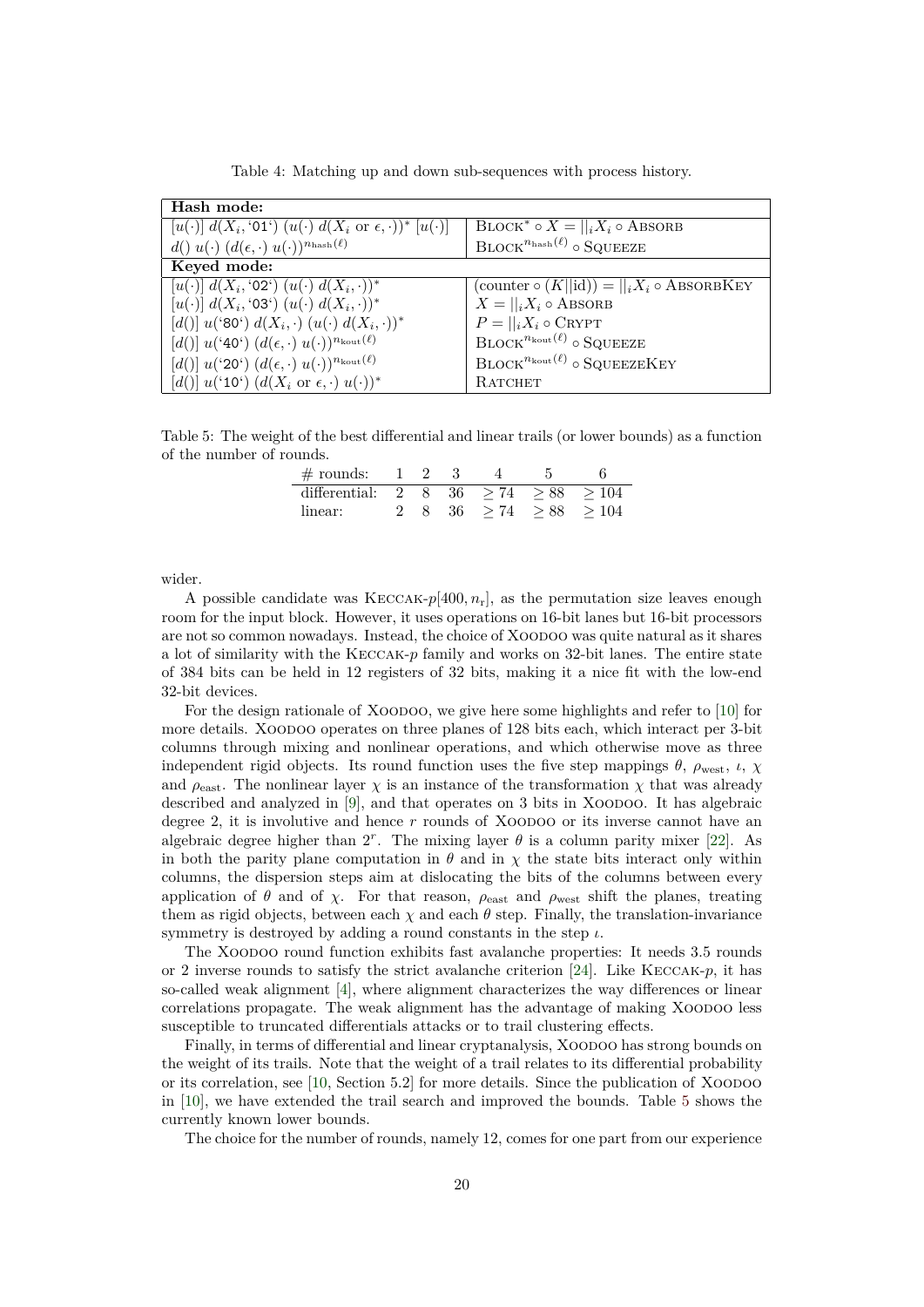in designing sponge-based hash functions and authenticated encryption schemes, and for another part from the similarity to Keccak-*p* on which extensive cryptanalysis has been performed in the last ten years  $[7]$  $[7]$ . With 12 rounds, XOODOO $[12]$  has strong avalanche, differential and linear propagation properties, even stronger than those of KECCAK- $p[400, n_r]$ in terms of differential and linear trails. Even if an attack can somehow skip 4 rounds, it is guaranteed that any 8-round trail, either differential or linear, has weight at least 148.

For hashing, the best collision or (second) preimage attack on Keccak reaches only 5 or 6 rounds, depending on how many degrees of freedom are available [[21\]](#page-23-5). Note that in hashing mode, Xoodyak has a much smaller rate, hence much less degrees of freedom, than the aforementioned Keccak instances.

For keyed operations, we believe that  $XOODO[12]$  is suitable to be plugged in the full-state keyed duplex construction, on which Cyclist relies. As a comparison, this is the same number of rounds that was used for Keccak-*p* in Keyak [\[6](#page-22-8)], also relying on the full-state keyed duplex construction.

#### **4.4 Known attacks**

At the time of writing, there are no known attacks on Xoodyak and therefore Claims [1](#page-9-3) and [2](#page-10-0) can plausibly be believed to hold.

Xoodyak is built on strong foundations and based on conservative design choices. There is a large number of research papers on the generic security of sponge and duplexbased modes, on KECCAK, KETJE, KEYAK and other permutation-based designs for hashing or authenticated encryption. These show the fairly wide understanding of the field around Xoodyak by the cryptographic community.

It is interesting to note that cube attacks were attempted on a XOODOO-based authenticated encryption scheme following the same mode as KETJE  $[20]$  $[20]$ . The authors succeed on the initialization phase reduced to 6 rounds of Xoodoo. Despite that Xoodyak does not use the same mode as KETJE, there is nevertheless significant similarity between their initializations, and we can deduce from this research that 12 rounds provide enough safety margin against this type of attacks. Furthermore, the authors discuss the effects of switching from 5-bit to 3-bit  $\chi$  between KECCAK-*p* and XOODOO, and argue that the narrower *χ* contributes to an increased resistance against cube-attack-like analysis.

### **4.5 Tunable parameters**

Xoodyak does not have user-chosen parameters, as the security claims apply to the only defined instance of Xoodyak. In contrast, Keccak has user-chosen parameters, namely the rate and capacity, for which the full range is covered by a security claim.

This said, should the need arise, we can already identify the parameters that could be modified to adapt Xoodyak's performance or security.

- The number of rounds of the permutation. Clearly, this is an essential parameter to protect against shortcut attacks. Reducing it can improve the performance but lower the safety margin. Should shortcut attacks be found, it can be increased to add safety margin.
- The different rates  $R_{\text{hash}}$ ,  $R_{\text{kin}}$  and  $R_{\text{kout}}$ . In a hermetic approach, tuning the rates (hence the associated capacities) have an impact mainly on the generic security. Increasing such a rate would have a positive impact on performance and the expense of the generic, and therefore claimed, security levels. For instance, we have a lot of margin in terms of data complexity in the case  $L = \Omega = 0$  (see Corollary [2\)](#page-13-1), and in that case we could increase  $R_{\text{kout}}$  to, say, 28 bytes. In the other direction, we could also wish to increase the generic and claimed security levels by reducing *R*hash or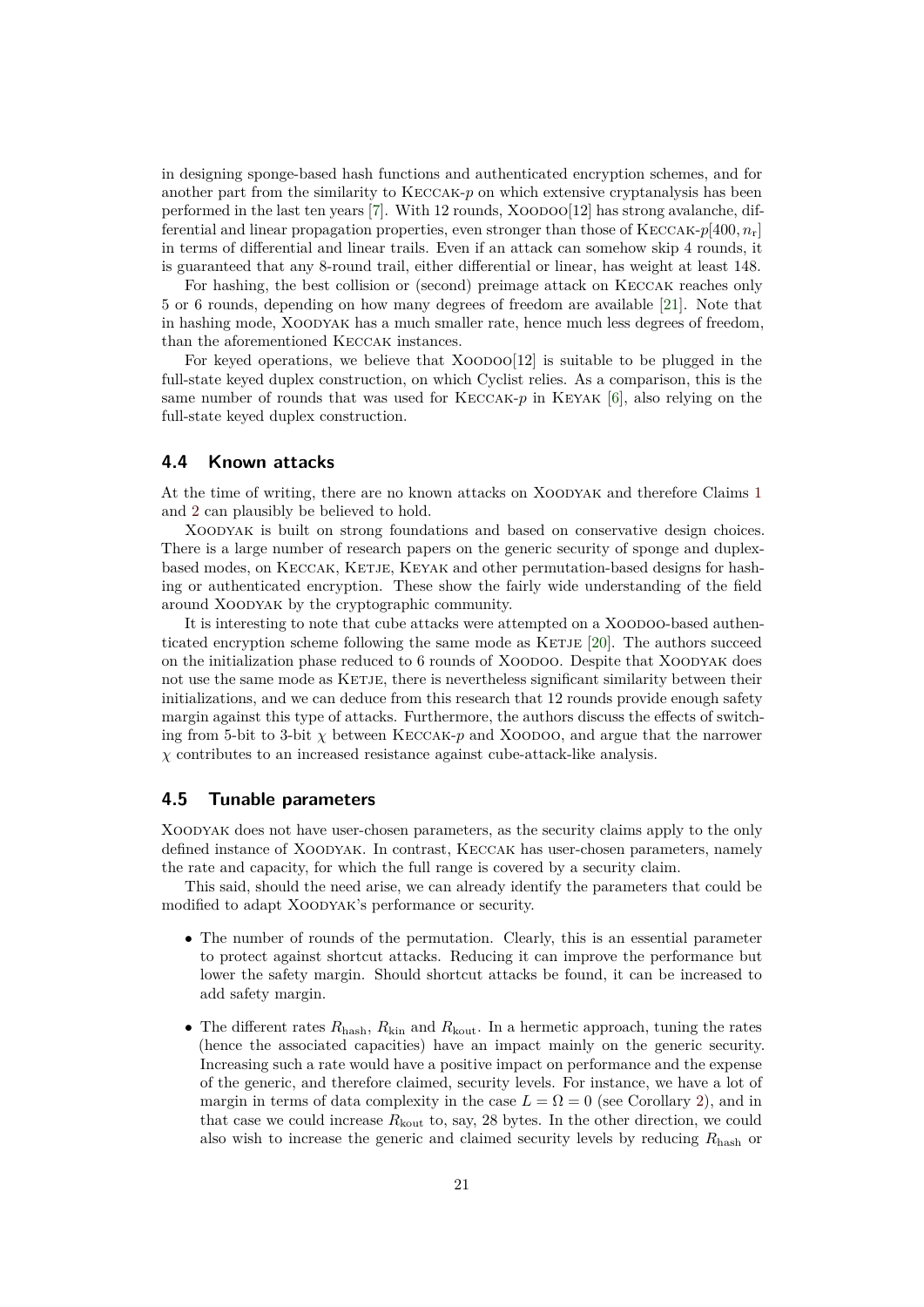|                    | <b>ARM</b> | ARM       |
|--------------------|------------|-----------|
|                    | Cortex-M0  | Cortex-M3 |
| Hash mode          |            |           |
| $\text{ABSORB}()$  | 134.5      | 39.3      |
| SQUEEZE()          | 136.2      | 40.6      |
| Keyed mode         |            |           |
| $\text{ABSORB}()$  | 48.7       | 14.2      |
| ENCRYPT()          | 91.2       | 27.1      |
| $\text{DECRYPT}()$ | 91.3       | 27.4      |
| SQUEEZE()          | 86.2       | 24.3      |

<span id="page-21-1"></span>Table 6: Performance figures of Xoodyak in cycles per byte.

 $R_{\text{kin}}$ . Decreasing these rates may also be a way to counteract some shortcut attacks, but this idea is not in the spirit of a hermetic approach.

## **5 Implementation aspects**

The implementation aspects of XOODYAK essentially rely on those of the underlying per-mutation XOODOO. We therefore refer to [[10,](#page-22-5) Section 4] for more details.

In Table [6,](#page-21-1) we report on the performance of Xoodyak on ARM Cortex-M0 and -M3.

## **6 Submission to NIST Lightweight Cryptography Standardization Process**

This document is part of the submission of Xoodyak to NIST Lightweight Cryptography Standardization Process.

- The algorithm submitted for authenticated encryption with associated data (AEAD) is the sequence in Section [3.2.3](#page-12-1) executed with Xoodyak. By default, the key length is  $\kappa = 128$  bits, there is no global key identifier (id =  $\epsilon$ ), the nonce length is 128 bits and the tag length is 128 bits. The amount of data that can be processed by a key is only implied by the security claim.
- The algorithm submitted for hashing is the first sequence in Section [3.1](#page-11-1) executed with XOODYAK. The default output length is  $n = 32$  bytes, or otherwise freely chosen as in a XOF. The limit on the message size is only implied by the security claim.

These two algorithms share the same underlying Xoodyak algorithm and an implementation would naturally share the Xoodoo permutation and several input-output operations for absorbing and squeezing data. These two algorithms are therefore paired to be evaluated jointly.

## **References**

<span id="page-21-0"></span>[1] D. J. Bernstein, S. Kölbl, S. Lucks, P. Maat Costa Massolino, F. Mendel, K. Nawaz, T. Schneider, P. Schwabe, F.-X. Standaert, Y. Todo, and B. Viguier, *Gimli : A crossplatform permutation*, Cryptographic Hardware and Embedded Systems - CHES 2017, Proceedings (W. Fischer and N. Homma, eds.), Lecture Notes in Computer Science, vol. 10529, Springer, 2017, pp. 299–320.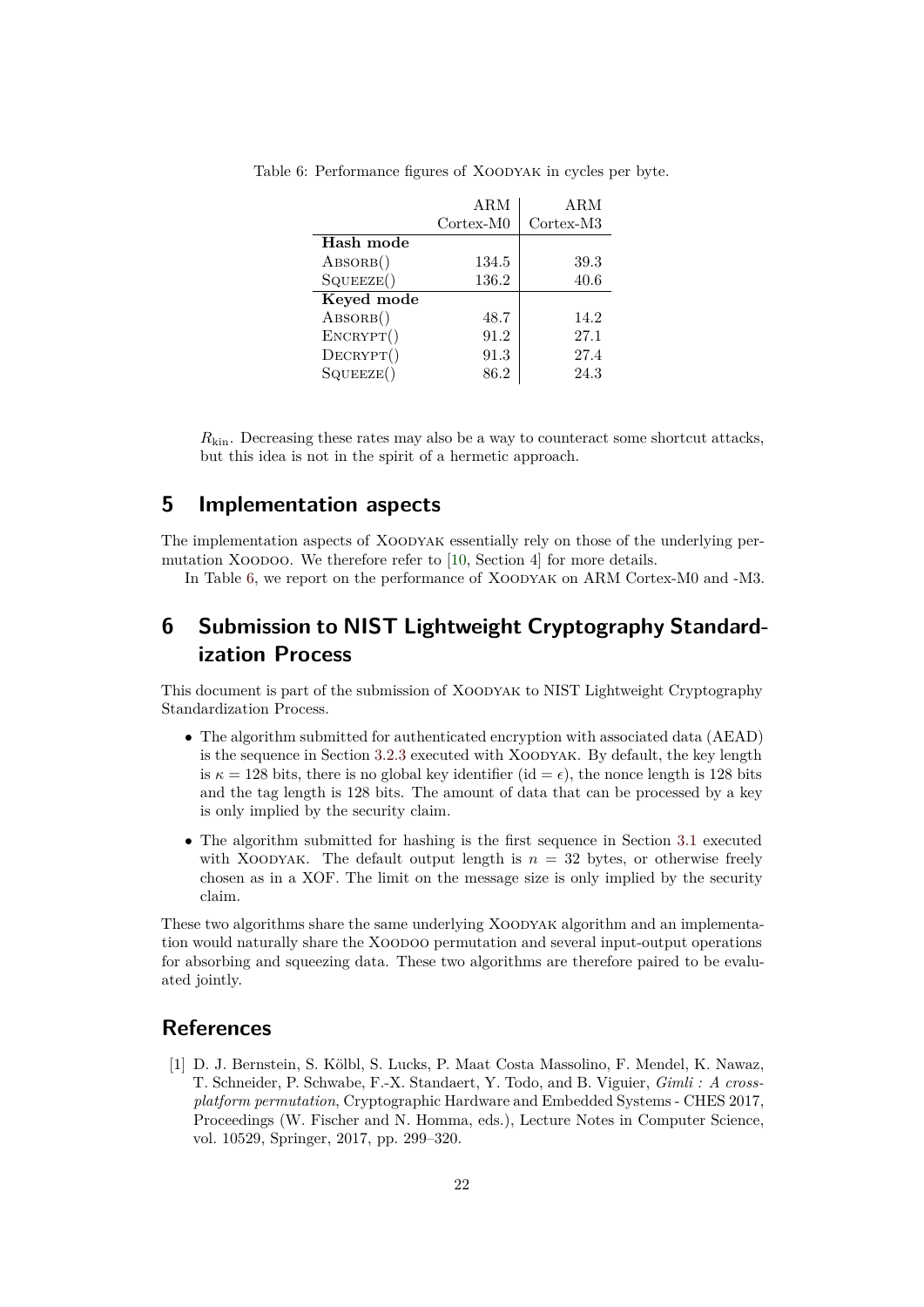- <span id="page-22-13"></span>[2] G. Bertoni, J. Daemen, M. Peeters, and G. Van Assche, *Cryptographic sponge functions*, January 2011, <https://keccak.team/files/SpongeFunctions.pdf>.
- <span id="page-22-0"></span>[3] , *Duplexing the sponge: Single-pass authenticated encryption and other applications*, Selected Areas in Cryptography - SAC 2011, Revised Selected Papers (A. Miri and S. Vaudenay, eds.), Lecture Notes in Computer Science, vol. 7118, Springer, 2011, pp. 320–337.
- <span id="page-22-15"></span>[4] , *On alignment in* Keccak, ECRYPT II Hash Workshop 2011, 2011.
- <span id="page-22-6"></span>[5] , *The* Keccak *reference*, January 2011, [https://keccak.team/papers.](https://keccak.team/papers.html) [html](https://keccak.team/papers.html).
- <span id="page-22-8"></span>[6] G. Bertoni, J. Daemen, M. Peeters, G. Van Assche, and R. Van Keer, *CAESAR submission:* Keyak *v2, document version 2.2*, September 2016, [https://keccak.](https://keccak.team/keyak.html) [team/keyak.html](https://keccak.team/keyak.html).
- <span id="page-22-16"></span>[7] , Keccak *third-party cryptanalysis*, 2019, [https://keccak.team/third\\_](https://keccak.team/third_party.html) [party.html](https://keccak.team/third_party.html).
- <span id="page-22-12"></span>[8] E. Biham, *How to decrypt or even substitute des-encrypted messages in 228 steps*, Inf. Process. Lett. **84** (2002), no. 3, 117–124.
- <span id="page-22-14"></span>[9] J. Daemen, *Cipher and hash function design strategies based on linear and differential cryptanalysis, PhD thesis*, K.U.Leuven, 1995.
- <span id="page-22-5"></span>[10] J. Daemen, S. Hoffert, G. Van Assche, and R. Van Keer, *The design of Xoodoo and Xoofff*, IACR Trans. Symmetric Cryptol. **2018** (2018), no. 4, 1–38.
- <span id="page-22-4"></span>[11] , *Xoodoo cookbook*, IACR Cryptology ePrint Archive **2018** (2018), 767.
- <span id="page-22-1"></span>[12] J. Daemen, B. Mennink, and G. Van Assche, *Full-state keyed duplex with built-in multi-user support*, Advances in Cryptology - ASIACRYPT 2017, Proceedings, Part II (T. Takagi and T. Peyrin, eds.), Lecture Notes in Computer Science, vol. 10625, Springer, 2017, pp. 606–637.
- <span id="page-22-2"></span>[13] M. Hamburg, *The STROBE protocol framework*, Real World Crypto, 2017.
- <span id="page-22-10"></span>[14] U. Maurer, R. Renner, and C. Holenstein, *Indifferentiability, impossibility results on reductions, and applications to the random oracle methodology*, Theory of Cryptography - TCC 2004 (M. Naor, ed.), Lecture Notes in Computer Science, no. 2951, Springer-Verlag, 2004, pp. 21–39.
- <span id="page-22-7"></span>[15] NIST, *Federal information processing standard 202, SHA-3 standard: Permutationbased hash and extendable-output functions*, August 2015, [http://dx.doi.org/10.](http://dx.doi.org/10.6028/NIST.FIPS.202) [6028/NIST.FIPS.202](http://dx.doi.org/10.6028/NIST.FIPS.202).
- <span id="page-22-9"></span>[16] , *NIST special publication 800-185, SHA-3 derived functions: cSHAKE, KMAC, TupleHash and ParallelHash*, December 2016, [https://doi.org/10.6028/](https://doi.org/10.6028/NIST.SP.800-185) [NIST.SP.800-185](https://doi.org/10.6028/NIST.SP.800-185).
- <span id="page-22-3"></span>[17] T. Perrin, *Stateful hash objects: API and constructions*, [https://github.com/](https://github.com/noiseprotocol/sho_spec/blob/master/output/sho.pdf) [noiseprotocol/sho\\_spec/blob/master/output/sho.pdf](https://github.com/noiseprotocol/sho_spec/blob/master/output/sho.pdf), 2018.
- <span id="page-22-11"></span>[18] T. Ristenpart, H. Shacham, and T. Shrimpton, *Careful with composition: Limitations of the indifferentiability framework*, Eurocrypt 2011 (K. G. Paterson, ed.), Lecture Notes in Computer Science, vol. 6632, Springer, 2011, pp. 487–506.